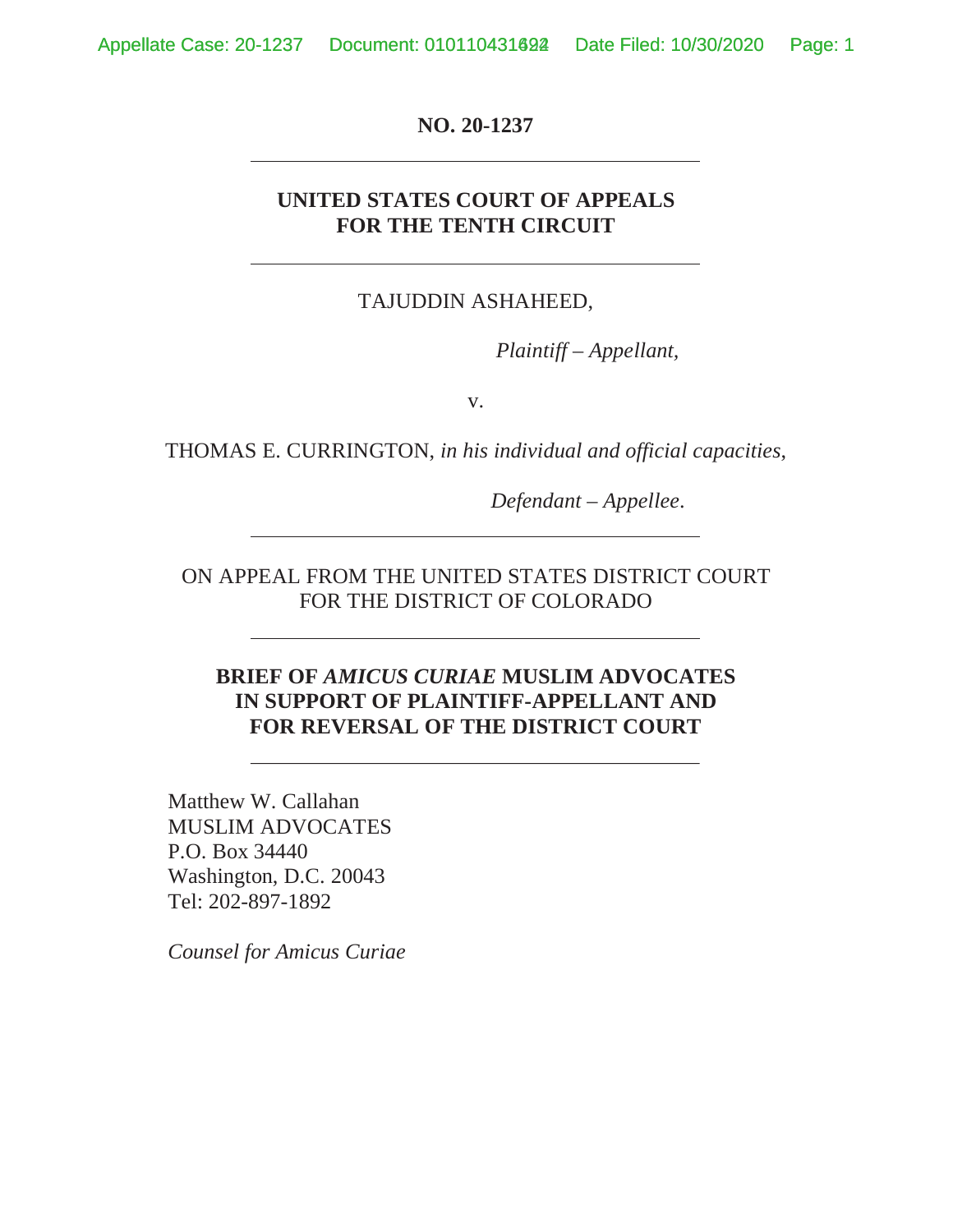## **CORPORATE DISCLOSURE STATEMENT**

Muslim Advocates is a 501(c)(3) non-profit entity with no parent company.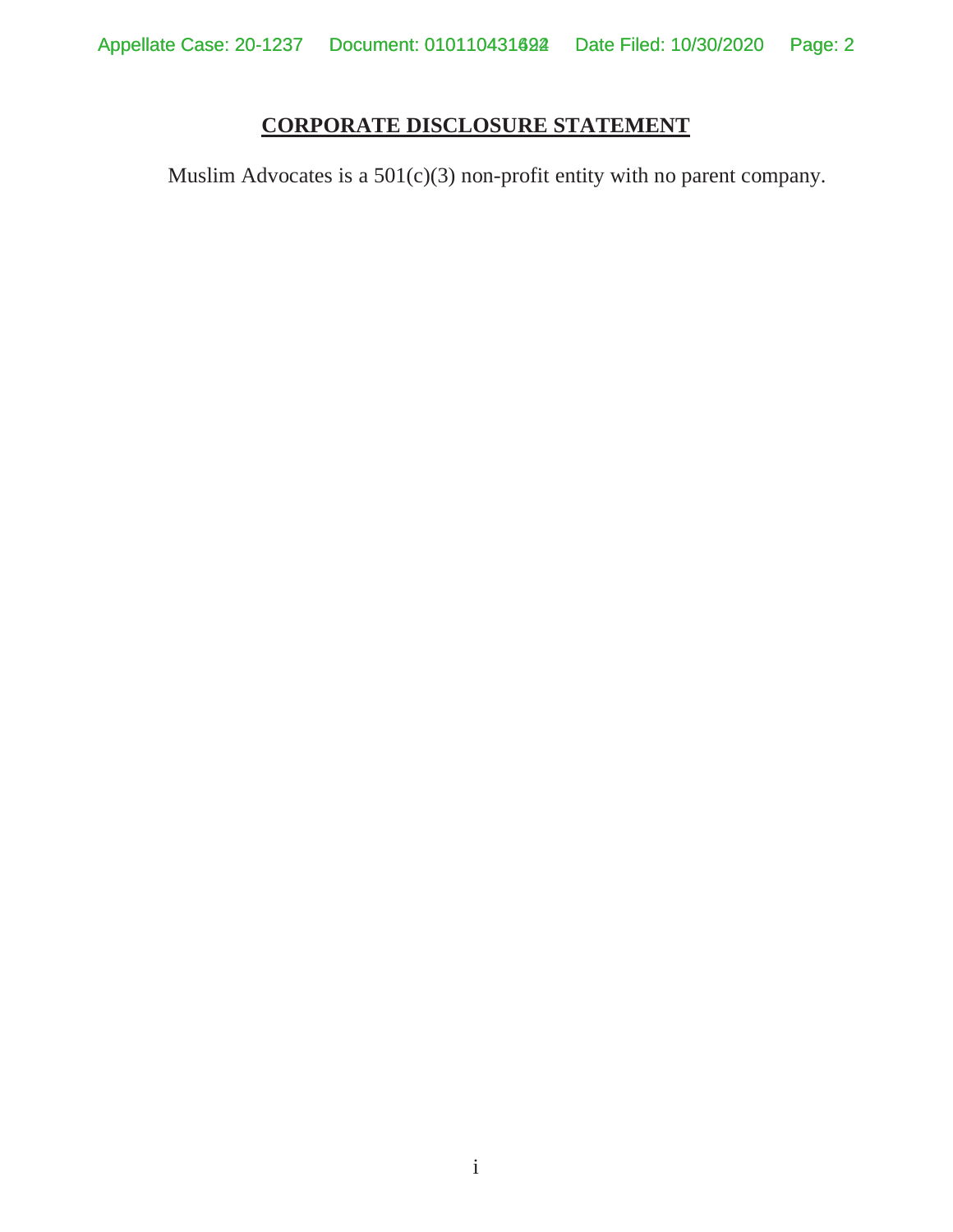# **TABLE OF CONTENTS**

| III. The District Court Erred in Granting Qualified Immunity to Defendant10 |
|-----------------------------------------------------------------------------|
|                                                                             |
| CERTIFICATE OF COMPLIANCE WITH TYPE REQUIREMENTS16                          |
| CERTIFICATE OF COMPLIANCE WITH DIGITAL SUBMISSION                           |
|                                                                             |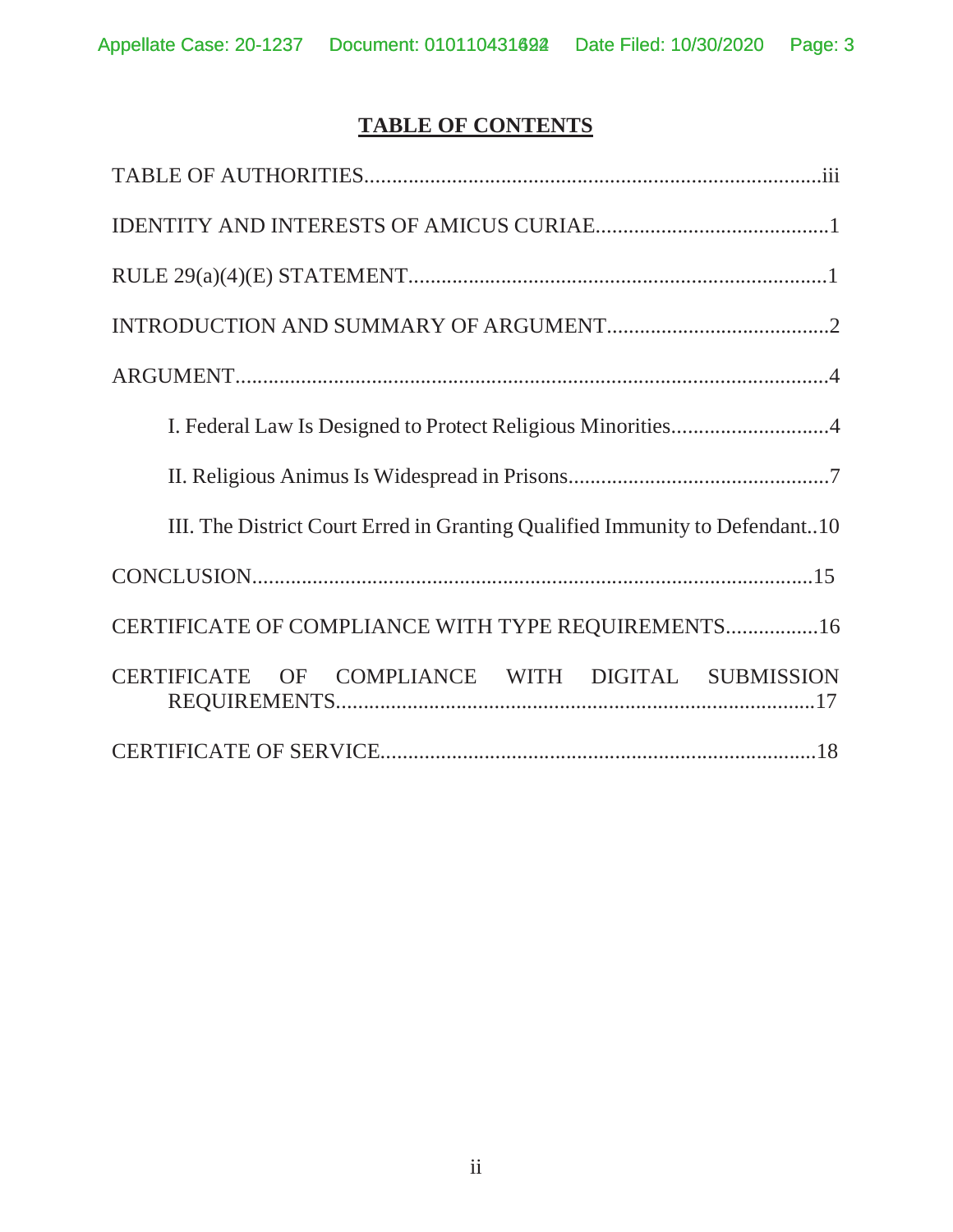## **TABLE OF AUTHORITIES**

# **Cases**

| Church of the Lukumi Babalu Aye, Inc. v. City of Hialeah, 508 U.S. 520 (1993)5  |
|---------------------------------------------------------------------------------|
|                                                                                 |
|                                                                                 |
|                                                                                 |
| Harper v. Blagg, No. 2:13-CV-19796, 2015 WL 6509131 (S.D.W. Va. Oct. 28,        |
|                                                                                 |
|                                                                                 |
|                                                                                 |
|                                                                                 |
|                                                                                 |
|                                                                                 |
| Masterpiece Cakeshop, Ltd. v. Colo. Civil Rights Comm'n, 138 S. Ct. 1719 (2018) |
|                                                                                 |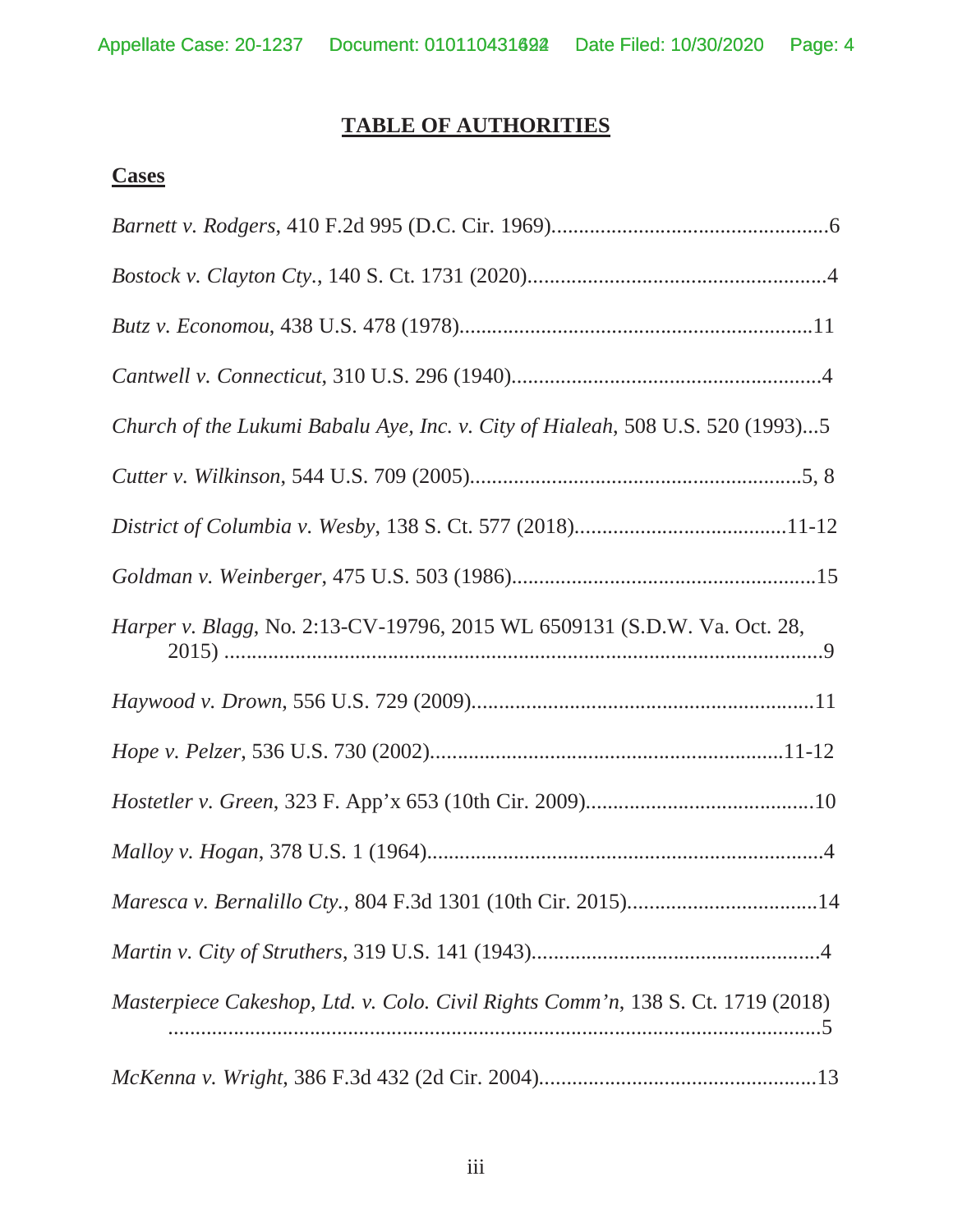## **Statutes**

| Religious Land Use and Institutionalized Persons Act, Pub. L. 106-274, 114 Stat. |  |
|----------------------------------------------------------------------------------|--|
|                                                                                  |  |

# **Other Sources**

| Enforcing Religious Freedom in Prison, U.S. Comm'n on Civil Rights (Sept.               |  |
|-----------------------------------------------------------------------------------------|--|
| Hearing before the Subcomm. on the Const. of the H. Comm. on the Judiciary,             |  |
| John C. Jeffries, Jr., <i>In Praise of the Eleventh Amendment and Section 1983</i> , 84 |  |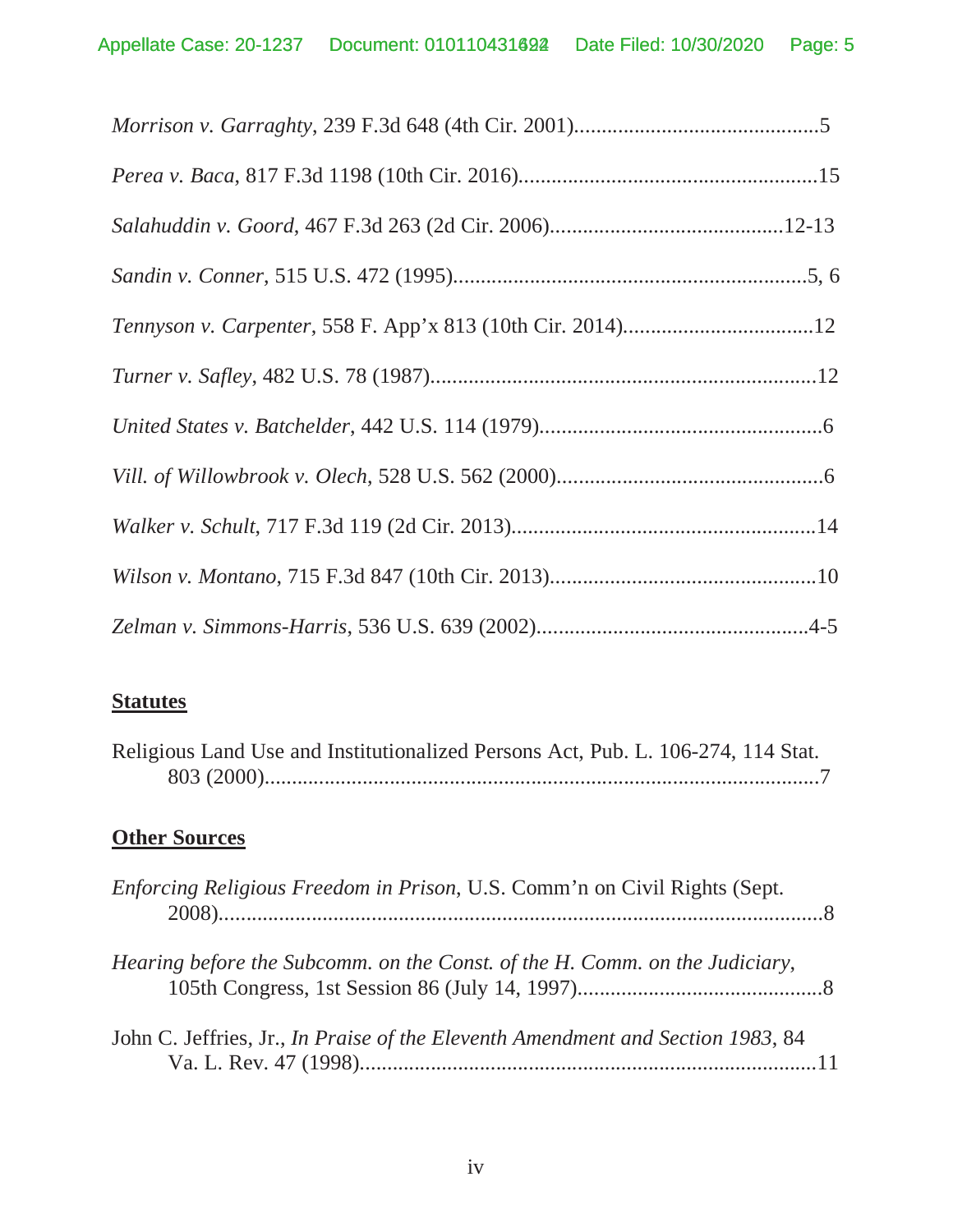Statement of Senators Hatch & Kennedy, 146 Cong. Rec. S7774-01......................8

U.S. Dep't of Justice, *Update on the Justice Department's Enforcement of the Religious Land Use and Institutionalized Persons Act: 2010-2016* (2016)...9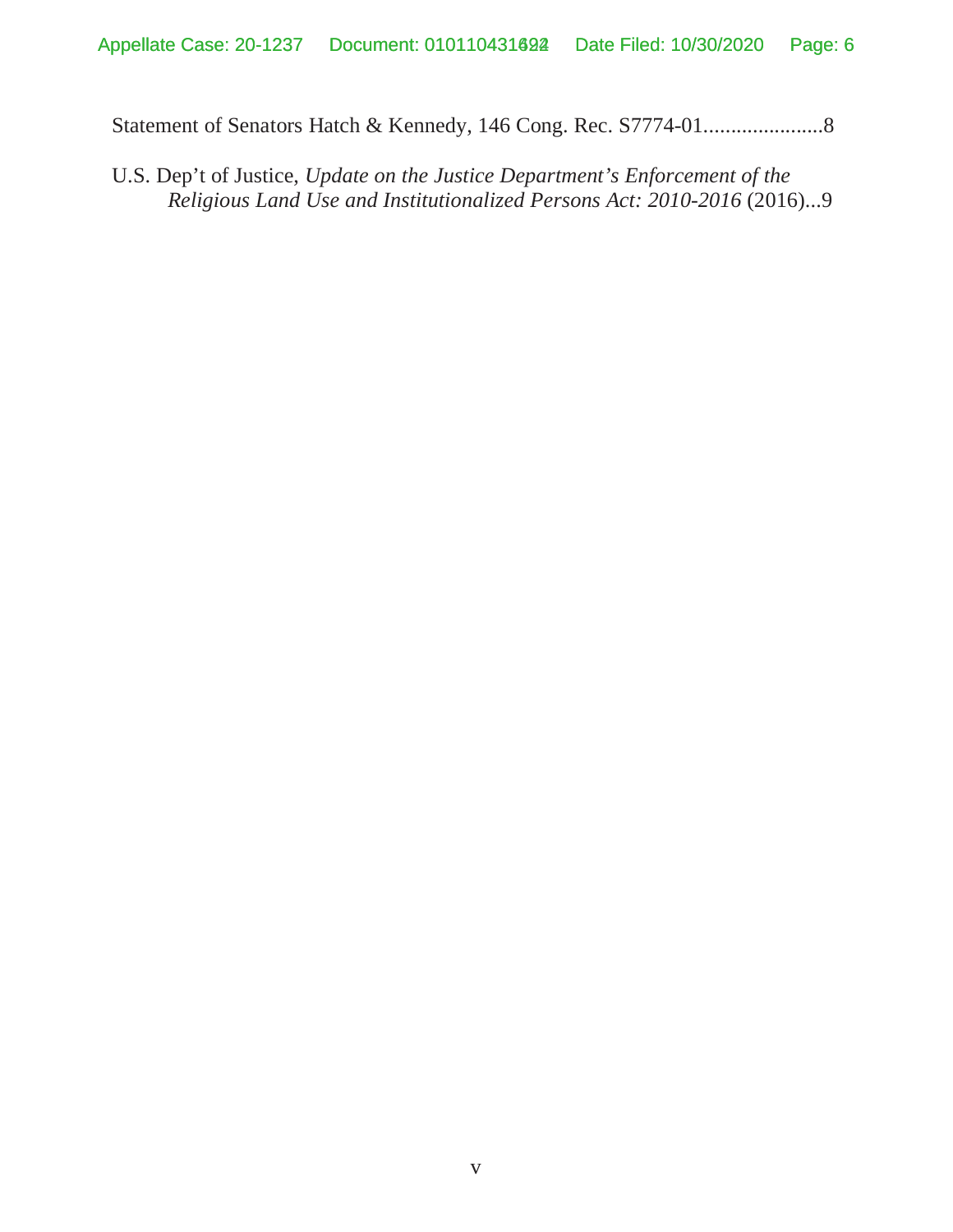### **IDENTITY AND INTERESTS OF** *AMICI CURIAE*

*Amicus curiae* **Muslim Advocates**, a national legal advocacy and educational organization formed in 2005, works on the frontlines of civil rights to guarantee freedom and justice for Americans of all faiths. The issues at stake in this case relate directly to Muslim Advocates' work fighting religious discrimination against vulnerable communities and in prisons.

### **RULE 29(a)(4)(E) STATEMENT**

No party's counsel authored this brief in whole or in part. No party or party's counsel contributed money that was intended to fund preparing or submitting this brief. No person—other than the *amici curiae*, their members, or their counsel contributed money that was intended to fund preparing or submitting the brief.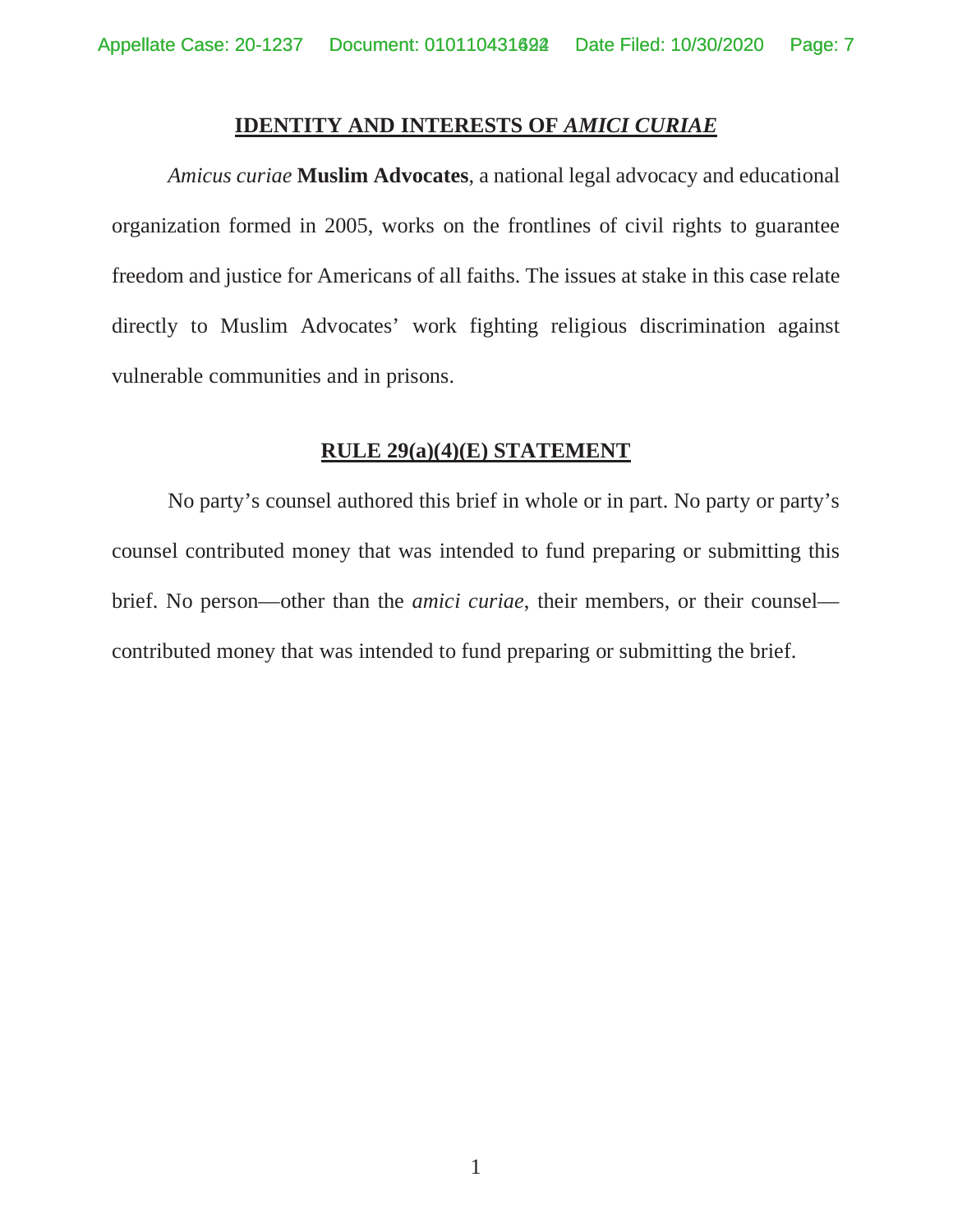### **INTRODUCTION AND SUMMARY OF ARGUMENT**

 Plaintiff Mr. Ashaheed, an observant Muslim, has a right to maintain his religious practice of growing a beard even during his incarceration in the Colorado Department of Corrections ("CDOC"). This is a right protected not only the U.S. Constitution through the Free Exercise Clause and the Equal Protection Clause, it is a right that is recognized by CDOC's own policies permitting prisoners who maintain beards for religious reasons to maintain them in prison (the "Beard Policy"). Yet when Plaintiff's right to maintain a beard was violated by Defendant Mr. Currington and he sought justice by filing this lawsuit, the district court below threw out his case based on a reading of qualified immunity that is contrary to precedent and offensive to this country's strong traditions of religious liberty.

 The religious freedoms guaranteed by the Constitution are specially aimed at protecting the practices of religious minorities. Religious minorities face more discrimination and are more vulnerable to such discrimination when it appears. Because their lives are so fully controlled by prison officials, prisoners are at the highest risk of suffering from this kind of discrimination. Accordingly, the religious protections of the Constitution require courts to exert the most careful scrutiny over claims of religious discrimination by prisoners.

 Plaintiff's case here falls squarely within this long history of vulnerable religious minorities subjected to discrimination in prison. Statistics show that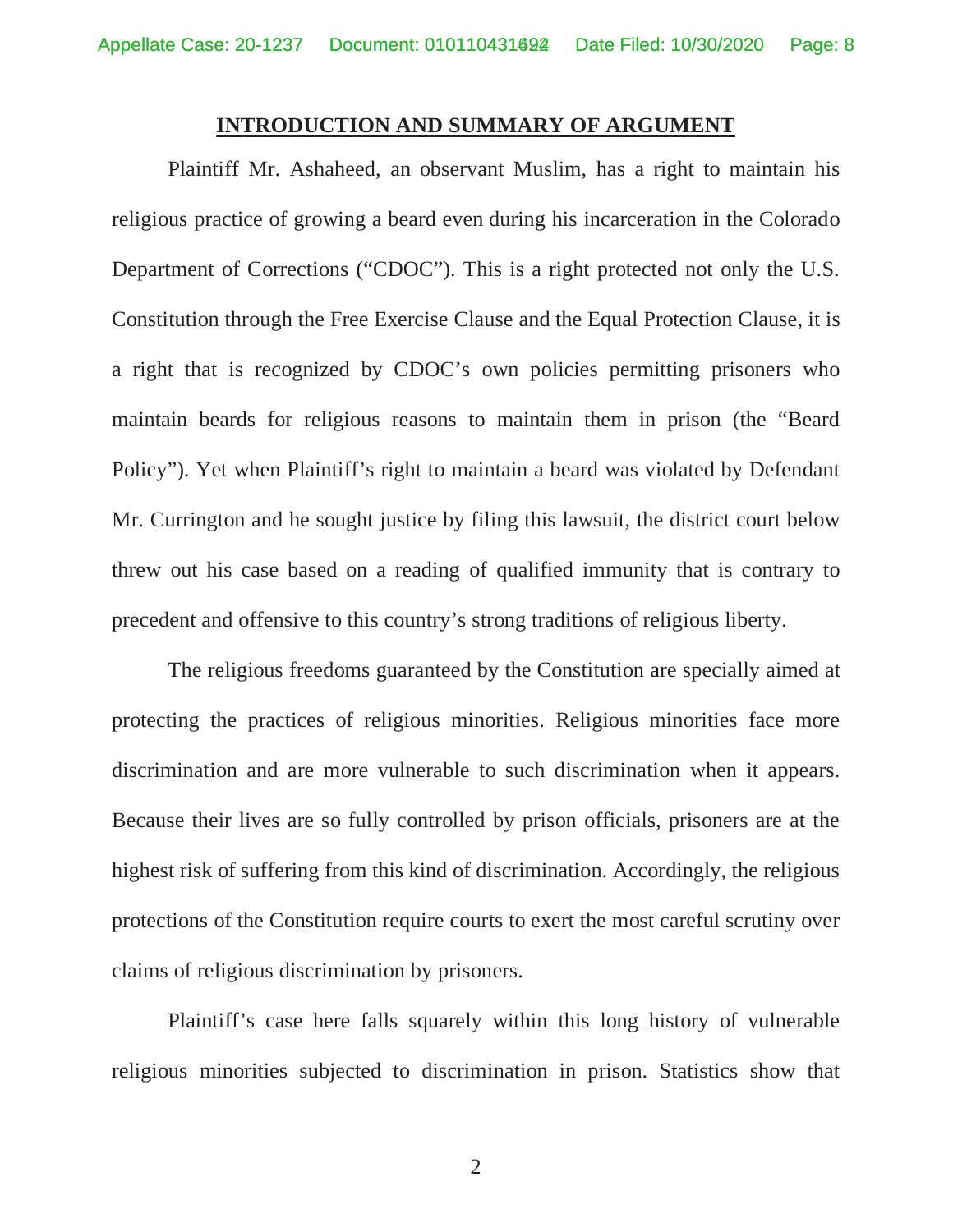Muslims are especially likely to experience religious discrimination, particularly while incarcerated. The fact that Defendant violated a policy that was especially crafted to counteract this widespread discrimination and protect religious minorities like Plaintiff adds strong corroboration to Plaintiff's allegations of religious animus.

 The district court's holding that Defendant was entitled to qualified immunity disregards both this context of anti-Muslim animus and the framework of federal law that was crafted to protect adherents like Plaintiff. Qualified immunity does not protect those government officials who are on notice, based on the facts of the case, that their conduct violates the law. Plaintiff's allegations in this case make clear that any reasonable officer would be aware that the forcible shaving of Plaintiff's religious beard in violation of prison policy would violate his religious rights. By dismissing this case at the motion to dismiss stage, the district court failed to draw factual inferences in favor of Plaintiff and neglected to give Plaintiff the opportunity to develop his case through discovery. And by imposing—in violation of Supreme Court and circuit precedent—a requirement that Plaintiff identify binding precedent with precisely the same facts as his, the district court crafted a rule that disadvantages religious minorities, whose less common beliefs will have fewer opportunities to generate precedent compared to mainstream religions. Because this rule is offensive and contrary to both the substance and purpose of this country's religious freedom law, the district court must be reversed and Plaintiff's claims reinstated.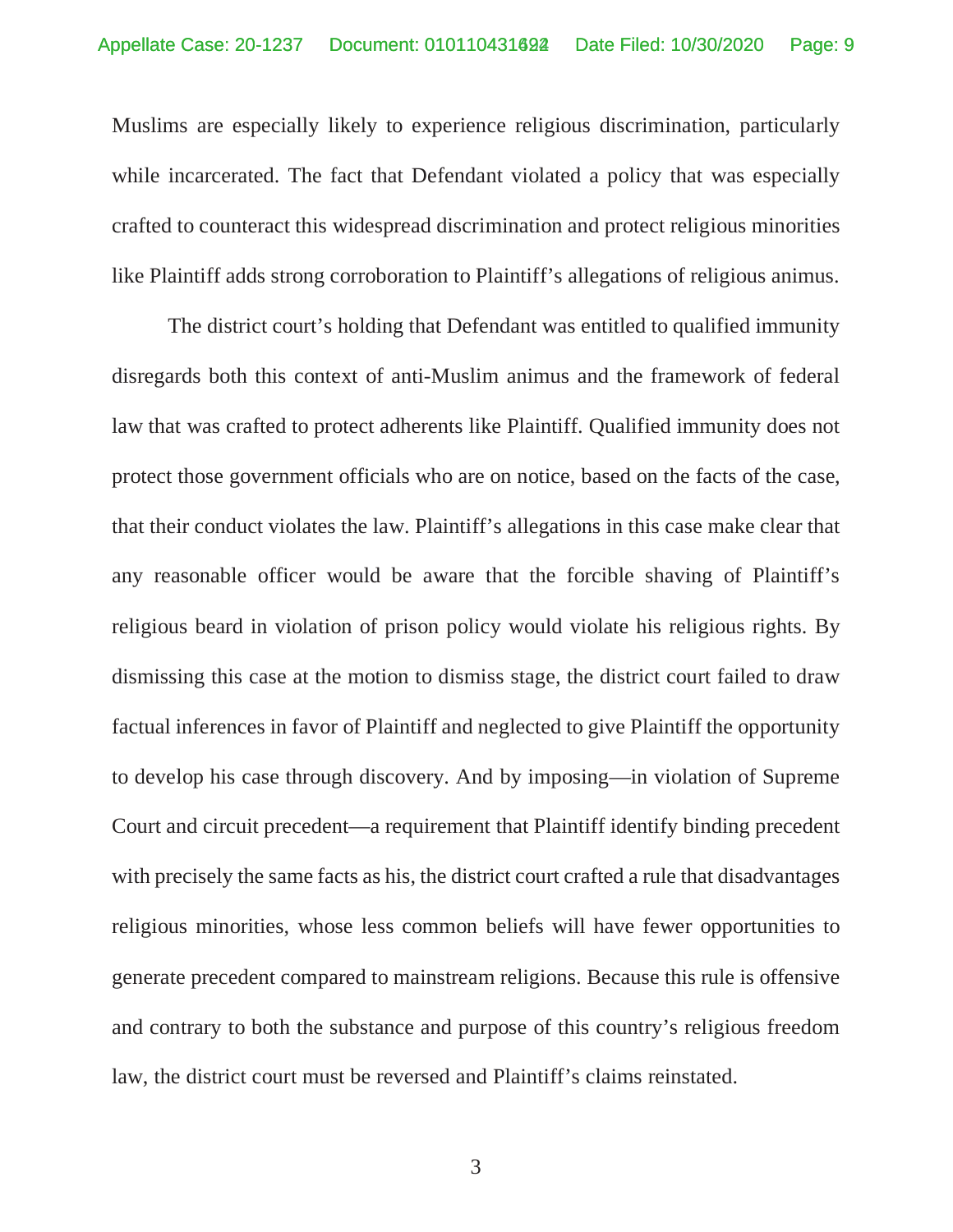#### **ARGUMENT**

### **I. Federal Law Is Designed to Protect Religious Minorities.**

 The freedom to practice one's religion is central to the laws of the United States. "[T]he promise of the free exercise of religion [is] enshrined in our Constitution; that guarantee lies at the heart of our pluralistic society." *Bostock v. Clayton Cty.*, 140 S. Ct. 1731, 1754 (2020). The freedom to practice one's religion is among "the cherished rights of mind and spirit" protected by the Constitution. *Malloy v. Hogan*, 378 U.S. 1, 5 (1964). As Justice Murphy noted, "nothing enjoys a higher estate in our society than the right given by the First and Fourteenth Amendments freely to practice and proclaim one's religious convictions." *Martin v. City of Struthers*, 319 U.S. 141, 149 (1943) (Murphy, J., concurring). By including protection for the free exercise of religion in the First Amendment to the Constitution, "the people of this nation have ordained in the light of history, that, in spite of the probability of excesses and abuses, these liberties are, in the long view, essential to enlightened opinion and right conduct on the part of the citizens of a democracy." *Cantwell v. Connecticut*, 310 U.S. 296, 310 (1940).

 While the First Amendment was drafted to protect all expressions of religious belief, "[t]he free exercise clause . . . . was specially concerned with the plight of minority religions." *Zelman v. Simmons-Harris*, 536 U.S. 639, 679 n.4 (2002) (Thomas, J., concurring) (quoting Akhil Reed Amar, *The Bill of Rights as a*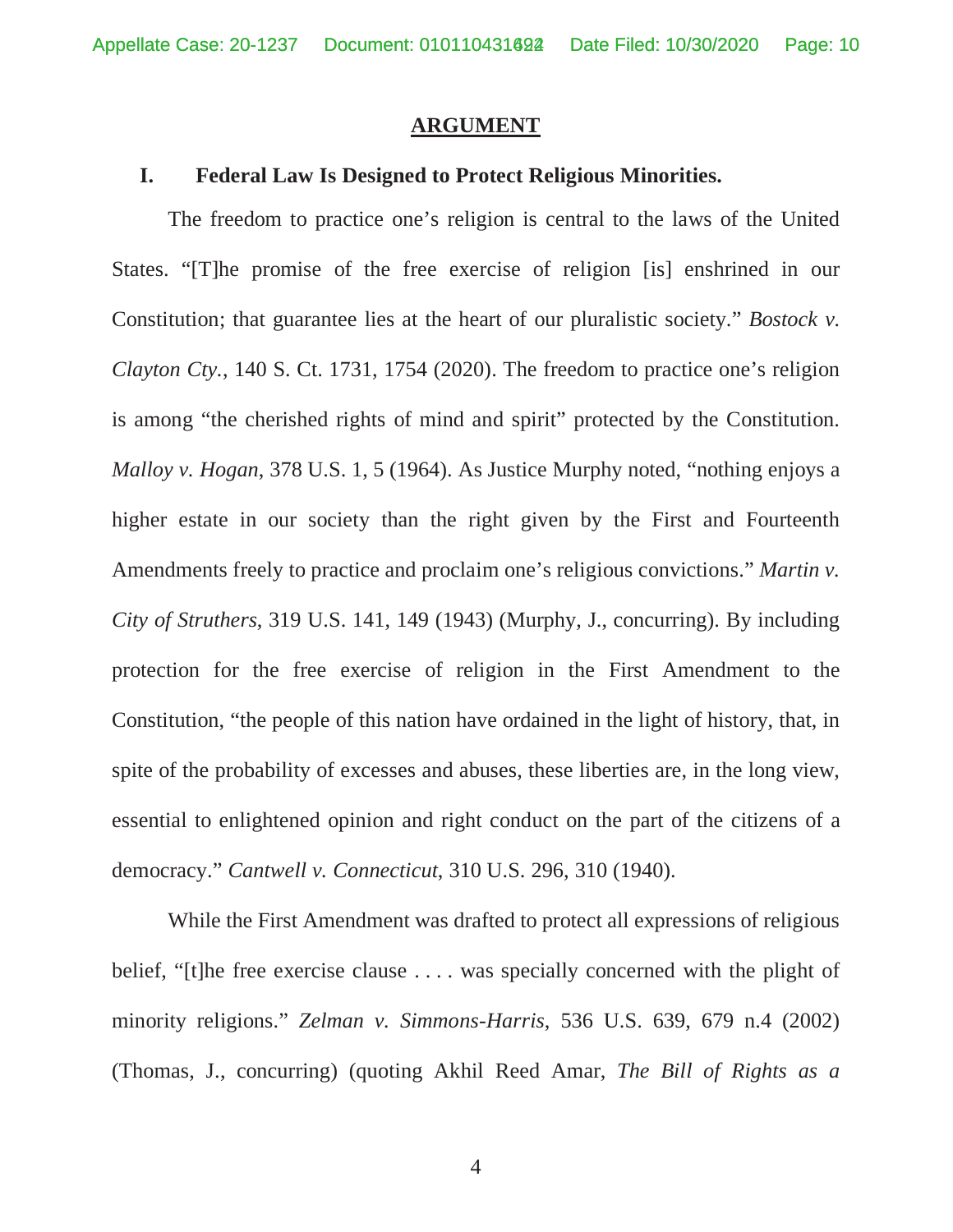*Constitution*, 100 Yale L.J. 1131, 1159 (1991)). The framers of the Bill of Rights were themselves victims of religious discrimination, and accordingly "it was 'historical instances of religious persecution and intolerance that gave concern to those who drafted the Free Exercise Clause.'" *Church of the Lukumi Babalu Aye, Inc. v. City of Hialeah*, 508 U.S. 520, 532–33 (1993) (quoting *Bowen v. Roy,* 476 U.S. 693, 703 (1986)). As Justice Gorsuch has written, "[p]opular religious views are easy enough to defend. It is in protecting unpopular religious beliefs that we prove this country's commitment to serving as a refuge for religious freedom." *Masterpiece Cakeshop, Ltd. v. Colo. Civil Rights Comm'n*, 138 S. Ct. 1719, 1737 (2018) (Gorsuch, J., concurring).

 Religious minorities in prison are not only likely to suffer this same discrimination, they are even more powerless to fight against it. The Supreme Court has referred to prisons as among those state-run institutions "in which the government exerts a degree of control unparalleled in civilian society and severely disabling to private religious exercise." *Cutter v. Wilkinson*, 544 U.S. 709, 720–21 (2005). Fortunately, federal law reaches even into prisons; "prisoners do not shed all constitutional rights at the prison gate," *Sandin v. Conner*, 515 U.S. 472, 485 (1995), and the protection of the Free Exercise Clause, "including its directive that no law shall prohibit the free exercise of religion, extends to the prison environment." *Morrison v. Garraghty*, 239 F.3d 648, 656 (4th Cir. 2001) (citing *O'Lone v. Estate*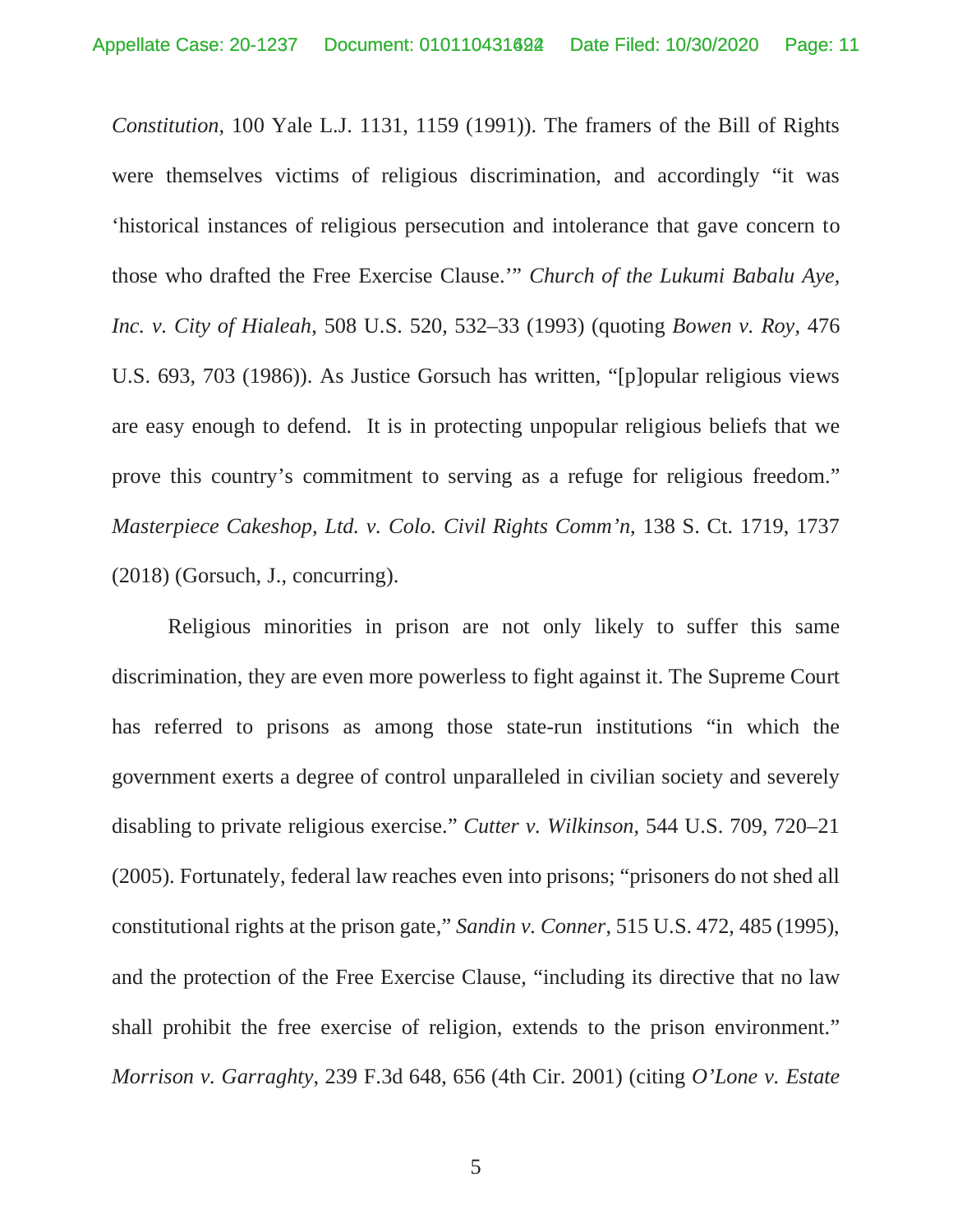*of Shabazz,* 482 U.S. 342, 348 (1987)). The strong protections of the First Amendment ensure that prison officials may not "demand from inmates the same obeisance in the religious sphere that more rightfully they may require in other aspects of prison life." *Barnett v. Rodgers*, 410 F.2d 995, 1002 (D.C. Cir. 1969).

 Nor is the Free Exercise Clause the only source of constitutional protection against religious discrimination. Among other constitutional provisions, the Equal Protection Clause "prohibits selective enforcement based on an unjustifiable standard such as . . . religion." *United States v. Batchelder*, 442 U.S. 114, 125 n.9 (1979). The Equal Protection Clause is intended "to secure every person within the State's jurisdiction against intentional and arbitrary discrimination, whether occasioned by express terms of a statute or by its improper execution through duly constituted agents," *Vill. of Willowbrook v. Olech*, 528 U.S. 562, 564 (2000) (per curiam) (internal quotation marks omitted). As with the Free Exercise Clause, the right to equal protection of the laws extends to prisons; the Equal Protection Clause protects prisoners "from arbitrary state action even within the expected conditions of confinement." *Sandin v. Conner*, 515 U.S. 472, 487 n.11 (1995).

 This framework of federal law places an obligation on courts to apply the law in such a way that it safeguards the liberty of religious minorities. By throwing out Plaintiff's case based on a flawed application of the qualified immunity doctrine, the district court failed to live up to this important duty.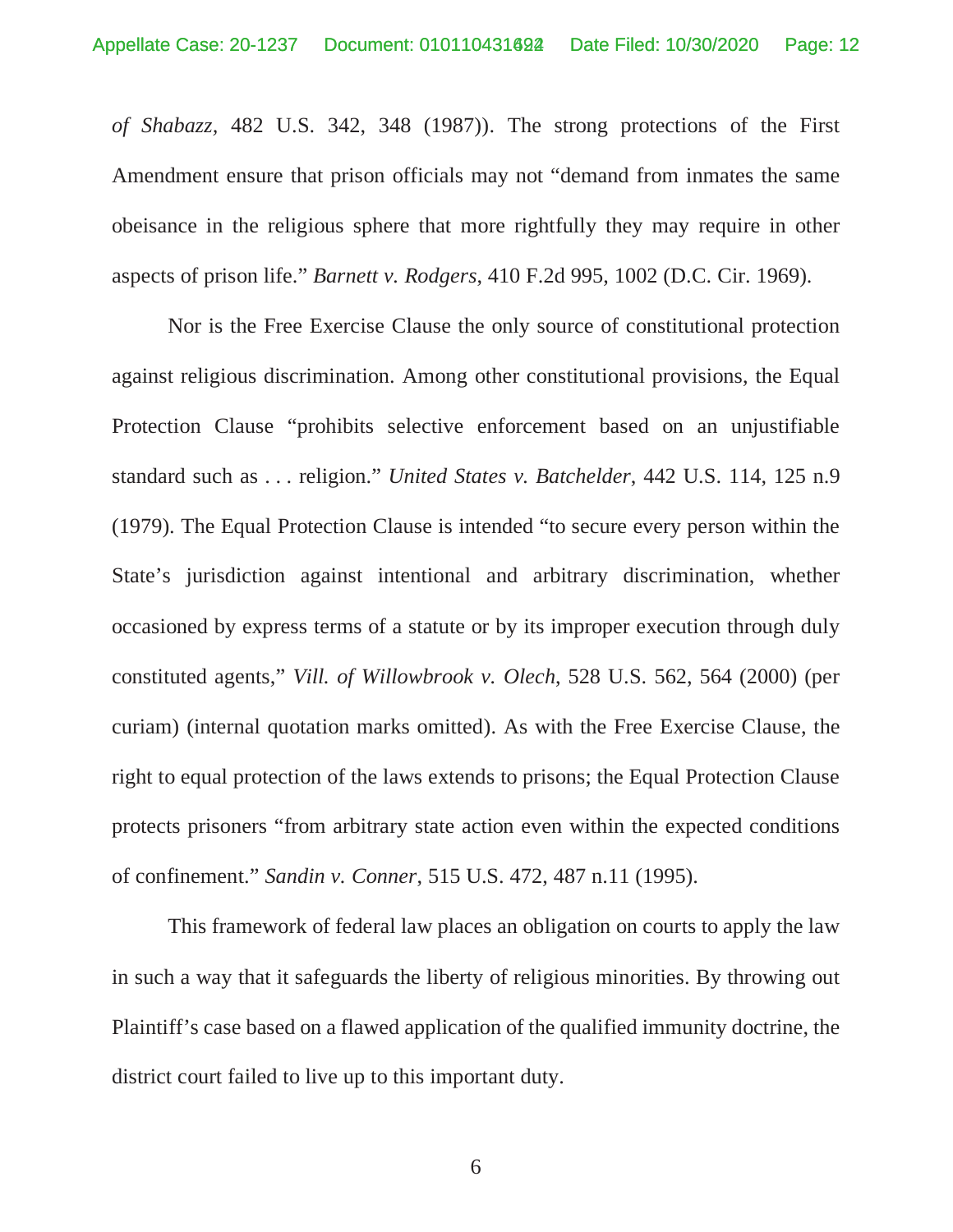### **II. Religious Animus Is Widespread in Prison.**

 A holding in favor of Plaintiff in this case is critical to protecting religious freedom in part because the anti-Muslim animus that he alleges is common throughout the prison system. Defendant argued below that Plaintiff's Complaint failed to plead the animus necessary to state a claim of religious discrimination, arguing that Defendant that Plaintiff's Complaint lacks allegations of discriminatory intent and that Defendant's actions are equally certain to be motivated by "compliance with the policy" or possibly "mistake." Since the Beard Policy did not require the forcible shaving of Plaintiff (or anyone else with a religiously maintained beard), such a motivation is not available to Defendant in this case. And, as the prevalence of anti-Muslim animus in the prison system makes clear, "mistake" is a highly unlikely defense—and certainly not one that is proper to assert at the motionto-dismiss stage.

 Religious animus in the prison system is, regrettably, a very common occurrence. In 2000, during hearings on the passage of the Religious Land Use and Institutionalized Persons Act ("RLUIPA"),<sup>1</sup> Congress was presented with the widespread problem of prisoners being denied the opportunity to practice their faith without a sufficient justification. Some of these "inadequately formulated prison regulations and policies grounded on mere speculation, exaggerated fears, or post

<sup>1</sup> Pub. L. 106-274, 114 Stat. 803 (2000), *codified at* 42 U.S.C. § 2000cc et seq.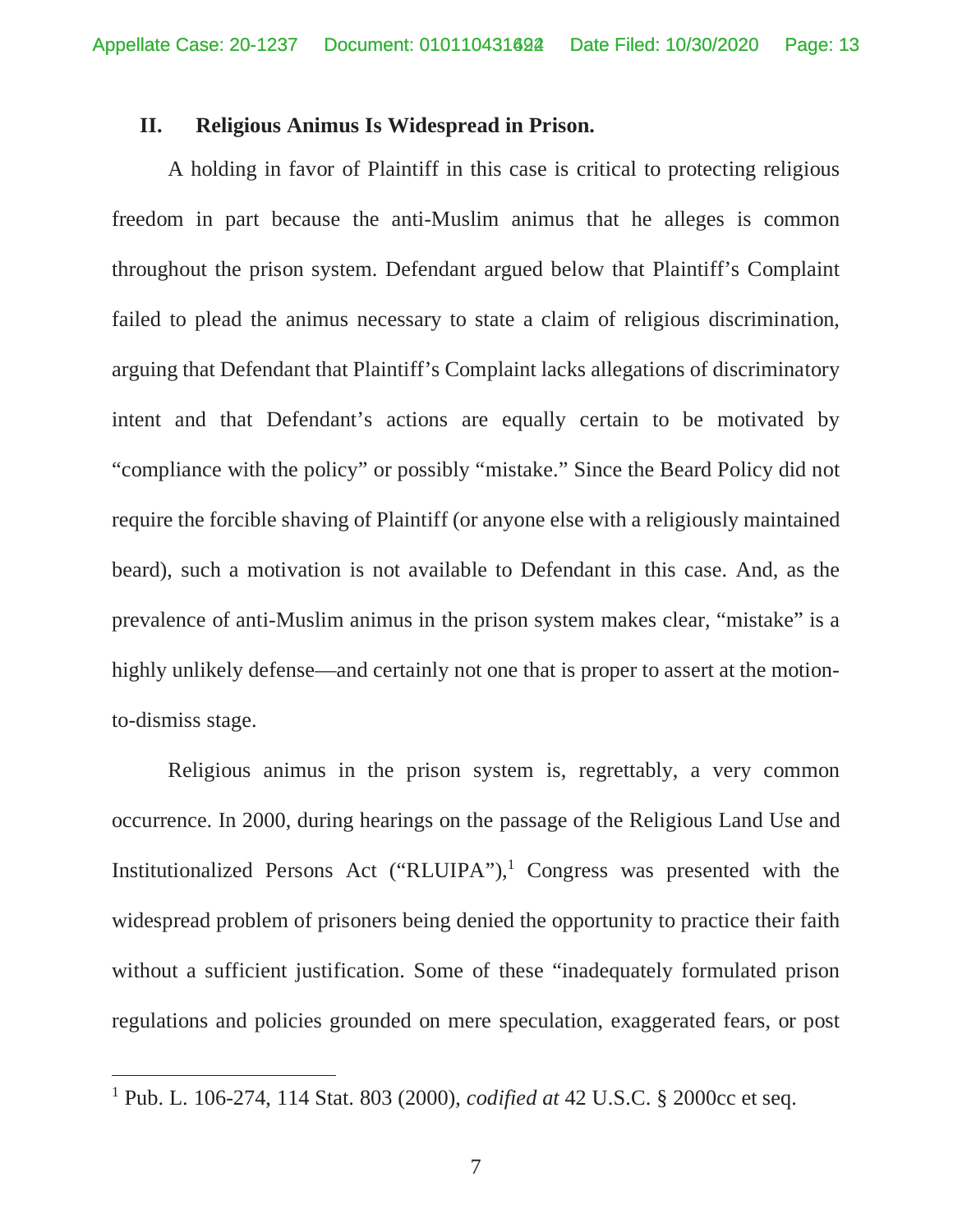hoc rationalizations"<sup>2</sup> included Michigan prisons prohibiting Chanukah candles,<sup>3</sup> Oklahoma prisons restricting the Catholic use of sacramental wine for celebration of Mass,<sup>4</sup> and prison policies banning jewelry that prevented prisoners from wearing a cross or Star of David.<sup>5</sup> These examples are, unfortunately, as timely as ever—a great number of such cases remain on the docket of every federal judge in the nation.

 While prisoners of all faiths experience discrimination, the available evdience shows that anti-Muslim discrimination is among the most widespread. In federal prisons, Muslims are significantly over-represented as grievers and litigants. *See Enforcing Religious Freedom in Prison*, U.S. Comm'n on Civil Rights Table 3.8, at 70; Table 4.1, at 82 (Sept. 2008) (noting that Muslims filed 42% of administrative remedy requests for accommodation from 1997-2008 and that Muslims litigated 29% of RLUIPA cases from 2001-2006). In 2008, Muslims constituted only 9.3% of federal prisoners, but brought the highest percentage of religious discrimination

<sup>&</sup>lt;sup>2</sup> 146 Cong. Rec. S7774-01, S7775 (statement of Sens. Hatch & Kennedy) (quoting S. Rep. No. 103-111, at 10 (1993)).

<sup>3</sup> *Cutter*, 544 U.S. at 717 n.5 (citing *Hearing on Protecting Religious Freedom After Boerne v. Flores before the Subcommittee on the Constitution of the House Committee on the Judiciary*, 105th Cong., 2d Sess., Pt. 3, p. 41 (1998) (statement of Isaac M. Jaroslawicz, Director of Legal Affairs for the Aleph Institute).

<sup>&</sup>lt;sup>4</sup> See *id.*, Pt. 2, at 58-59 (prepared statement of Donald W. Brooks, Reverend, Diocese of Tulsa, Oklahoma)).

<sup>5</sup> *Hearing before the Subcomm. on the Const. of the H. Comm. on the Judiciary*, 105th Congress, 1st Session 86 (July 14, 1997) (testimony of Prof. Douglas Laycock).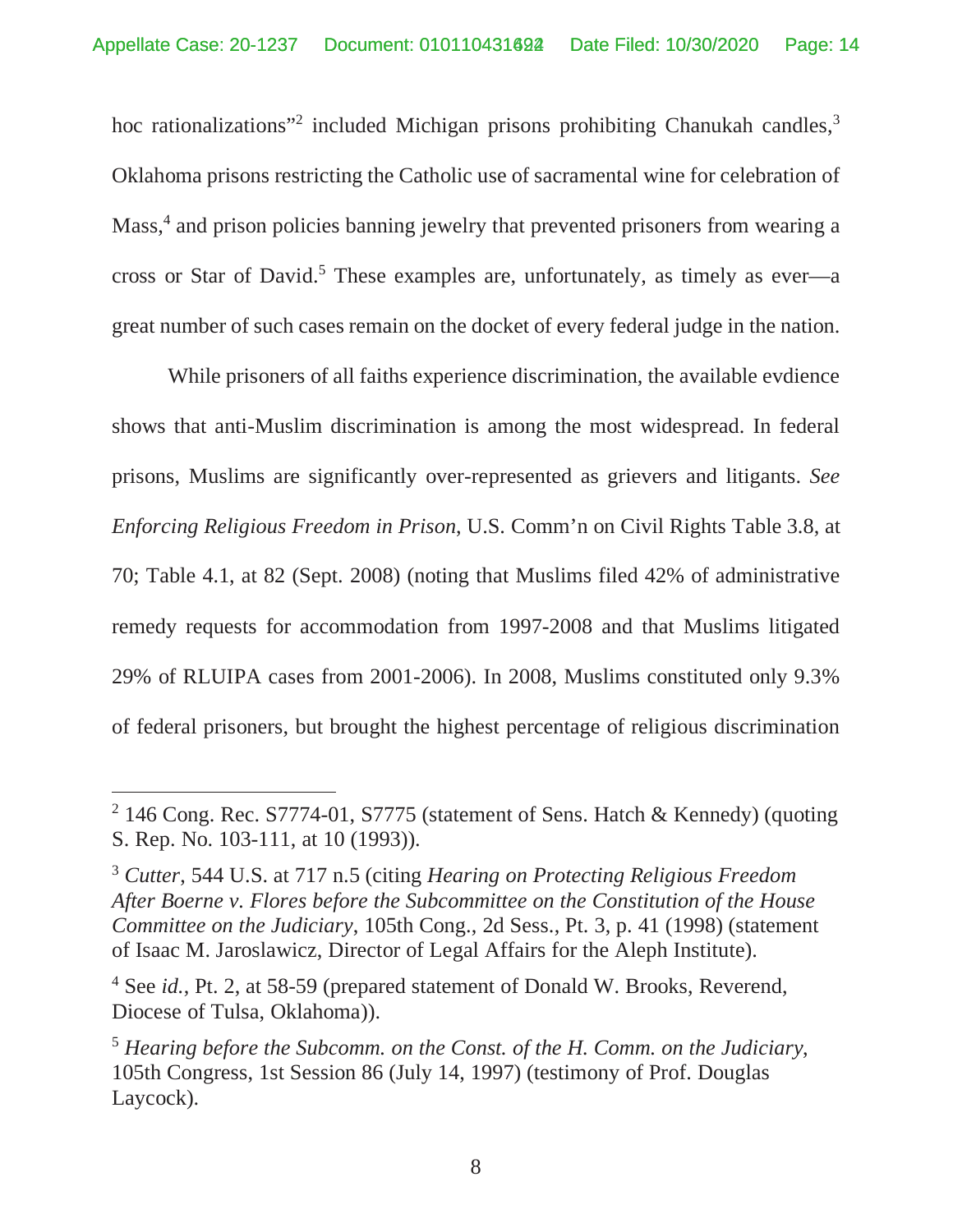grievances, accounting for 26.3% of all grievances filed. *See id.*at Table 2.1 & 26. The Department of Justice also consistently reports a disproportionately high number of discriminatory incidents against Muslims in particular. *See* U.S. Dep't of Justice, *Update on the Justice Department's Enforcement of the Religious Land Use and Institutionalized Persons Act: 2010-2016*, at 4 (2016).

 Plaintiff's allegations that Defendant violated a prison policy in order to force him to shave his beard are an offensive continuation of this tradition of anti-Muslim bigotry. Plaintiff clearly alleged that Defendant was aware that the Beard Policy offered an exemption for prisoners who wore beards for religious reasons, was aware that Plaintiff had a religious reason for keeping his beard, that Defendant made a false claim about the Beard Policy, and that Defendant forced Plaintiff to shave his beard under threat of discipline. While violating a prison's policy does not by itself establish a constitutional violation, such violations of policy are "instructive on whether defendants acted in good faith and whether they are entitled to qualified immunity." *Harper v. Blagg*, No. 2:13-CV-19796, 2015 WL 6509131, at \*9 (S.D.W. Va. Oct. 28, 2015) (holding plaintiff stated a claim for excessive force against defendants who failed to follow use-of-force policy and denying qualified immunity to defendants). In cases like this, where the defendant's mental state is an element of the claim, this Court has held that a government official violating a policy with a clear rationale can properly consider that the official desired to defy that rationale.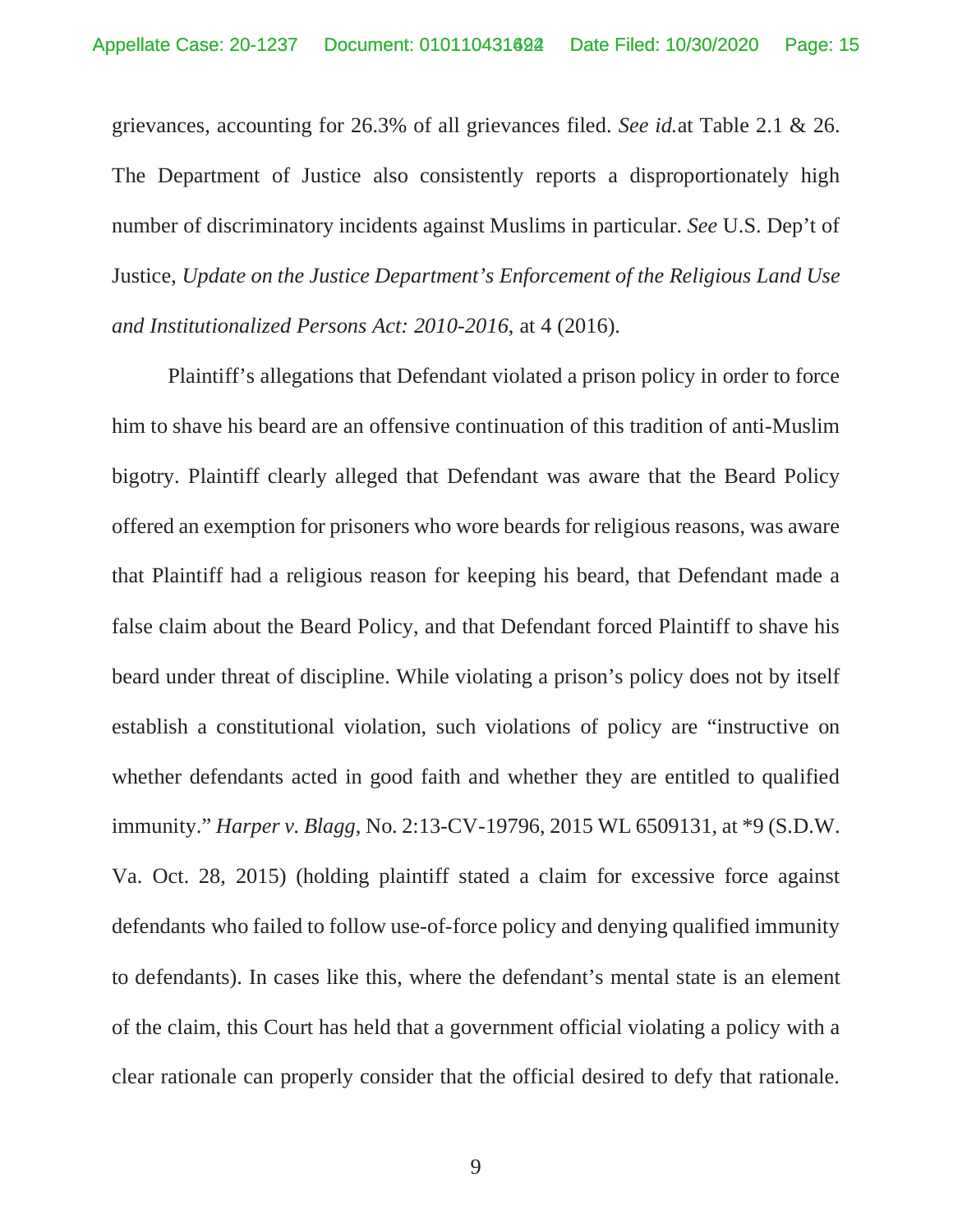In *Hostetler v. Green*, then-Judge Gorsuch wrote an opinion affirming a district court decision holding that a prison guard was deliberately indifferent to the plaintiff's sexual assault when the guard failed to enforce a policy designed to protect prisoners from sexual assault. 323 F. App'x 653, 657–58 (10th Cir. 2009) (unpublished). Judge Gorsuch wrote that "knowledge of a policy *and [defendant's] awareness of its rationale* . . . support an inference about [defendant's] subjective knowledge" of the constitutional violation. *Id*. (emphasis in original) (affirming denial of qualified immunity based on plaintiff's having properly alleged improper motive). Here, the rationale for the religious exemption in the Beard Policy is obvious: there is no reason to refrain from shaving the beards of religious practitioners other than to preserve religious liberty. Yet Defendant proceeded to violate that policy anyway.

 At the motion to dismiss stage, courts are required to draw "all reasonable factual inferences" in favor of the plaintiff. *Wilson v. Montano*, 715 F.3d 847, 852 (10th Cir. 2013) (citing *Brown v. Montoya,* 662 F.3d 1152, 1162 (10th Cir. 2011)). Given such a rule, Plaintiff has alleged more than enough to prove that Defendant's actions fell within the widespread practice of intentional discrimination against Muslim prisoners.

## **III. The District Court Erred In Granting Qualified Immunity to Defendant.**

 The district court's granting of qualified immunity to Defendant Currington was an offensive abdication of its responsibility to protect religious freedom. As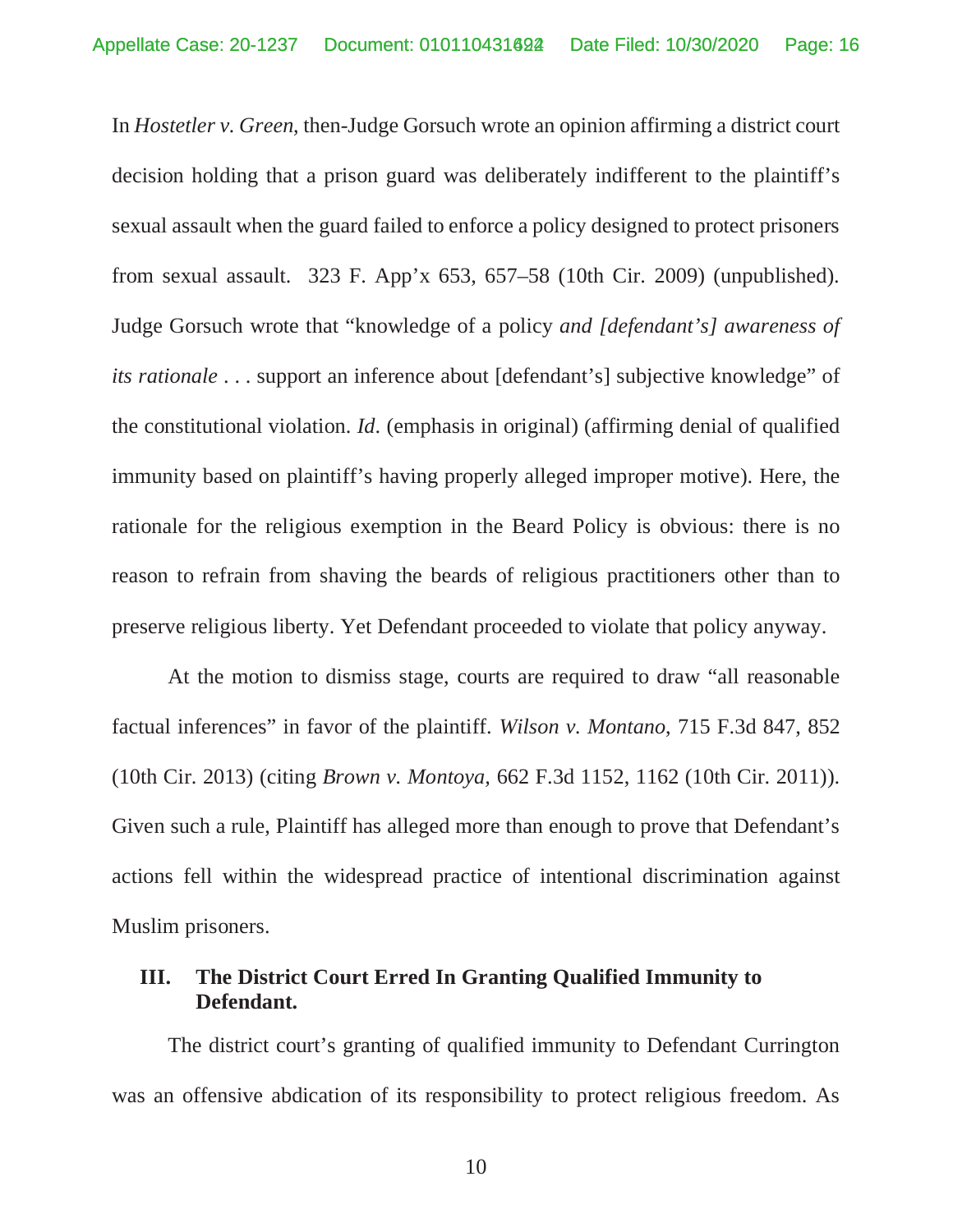noted above, federal law has long been a source of critical protections for the religious practices of religious minorities. In order to have effective rights, however, the law must also have effective remedies. The Supreme Court has noted that "[i]n situations of abuse, an action for damages against the responsible individual can be an important means of vindicating constitutional guarantees." *Butz v. Economou*, 438 U.S. 478, 506 (1978). Damages deter violations of rights by making officials internalize the costs of their illegal activity rather than forcing their victims to bear it. *See* John C. Jeffries, Jr., *In Praise of the Eleventh Amendment and Section 1983*, 84 Va. L. Rev. 47, 72 (1998). Section 1983 of Title 42 of the U.S. Code, which provides a cause of action for claims under the Constitution, was created to make the courts "guardians of the people's federal rights," *Haywood v. Drown*, 556 U.S. 729, 735 (2009) (citation omitted), including the right to be free from religious discrimination.

 Because these remedies are so important in safeguarding constitutional rights, it is critical that any defense to them is construed narrowly in order not to defeat meritorious claims. Recognizing this, the U.S. Supreme Court has repeatedly stated that the standard for qualified immunity does not require that "the very action in question has previously been held unlawful,"; rather, "the unlawfulness must be apparent" "in light of pre-existing law." *Hope v. Pelzer*, 536 U.S. 730, 739 (2002). The relevant case law need not be "directly on point," *District of Columbia v. Wesby*,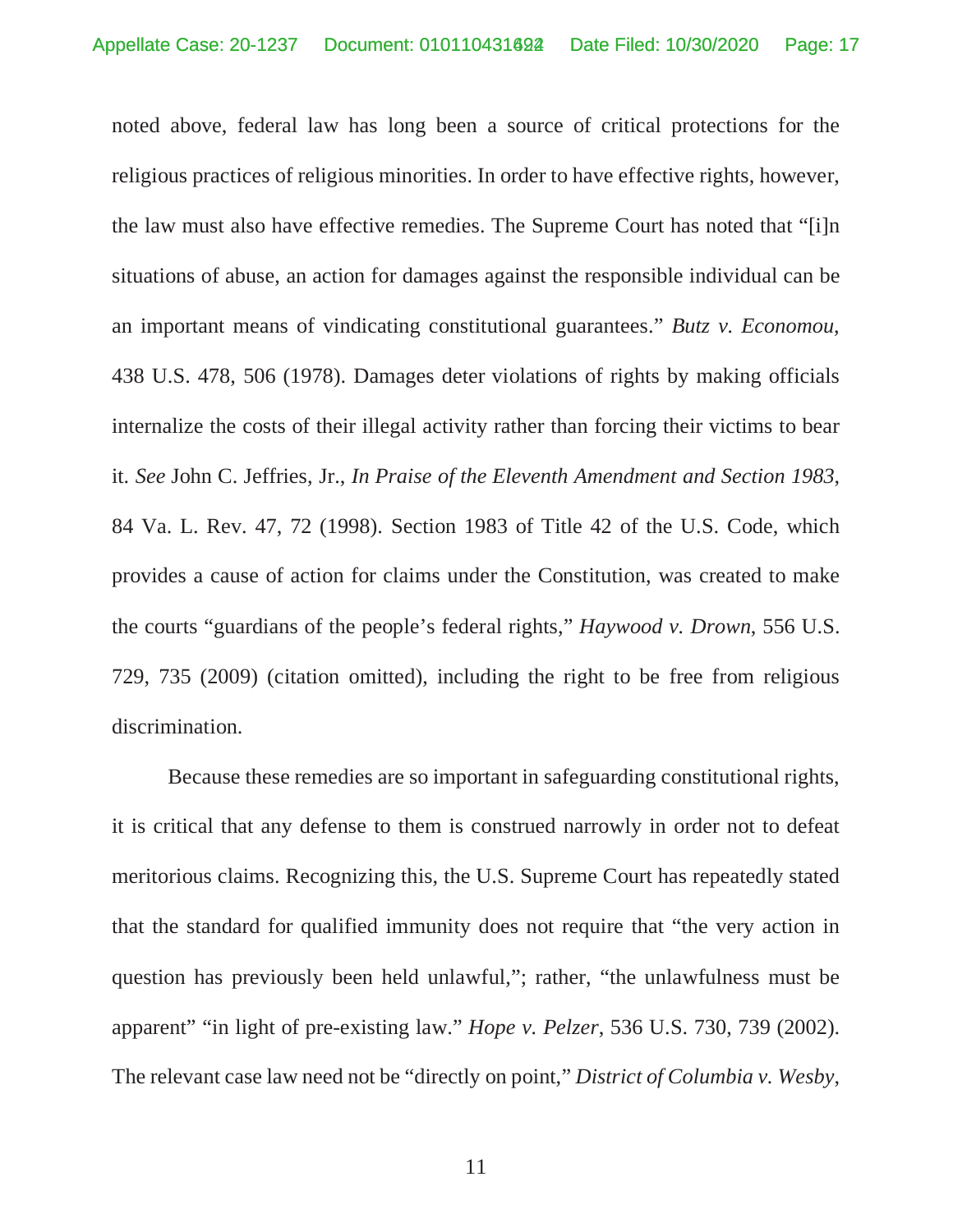138 S. Ct. 577, 590 (2018), or even "fundamentally similar." *Hope* at 741. "[O]fficials can . . . be on notice that their conduct violates established law even in novel factual circumstances." *Id.*

 It has long been clearly established that a prison official cannot burden a prisoner's rights without some justification. As the district court noted, making reference to a case specifically identified by Plaintiff in the district court, "*Tennyson* stands for the broad notion that prison guards may not take action against an individual prisoner which violates that prisoner's right to the free exercise of his or her religious beliefs."6 Nor is *Tennyson* the only case establishing this principle; the Supreme Court has repeatedly held for decades that any prison restriction on religious practice must be rationally related to a legitimate government interest. *See, e.g., Turner v. Safley*, 482 U.S. 78, 89-91 (1987). While such a principle of religious freedom may not be sufficient for every case involving allegations of religious freedom, where the *facts* of the case make clear that such a principle is implicated, courts have not hesitated to deny qualified immunity to defendants. *See, e.g., Salahuddin v. Goord*, 467 F.3d 263, 275–76 (2d Cir. 2006) ("Qualified immunity is not appropriate at this stage because it was clearly established at the time of the

<sup>6</sup> Referencing *Tennyson v. Carpenter*, 558 F. App'x 813 (10th Cir. 2014) (unpublished).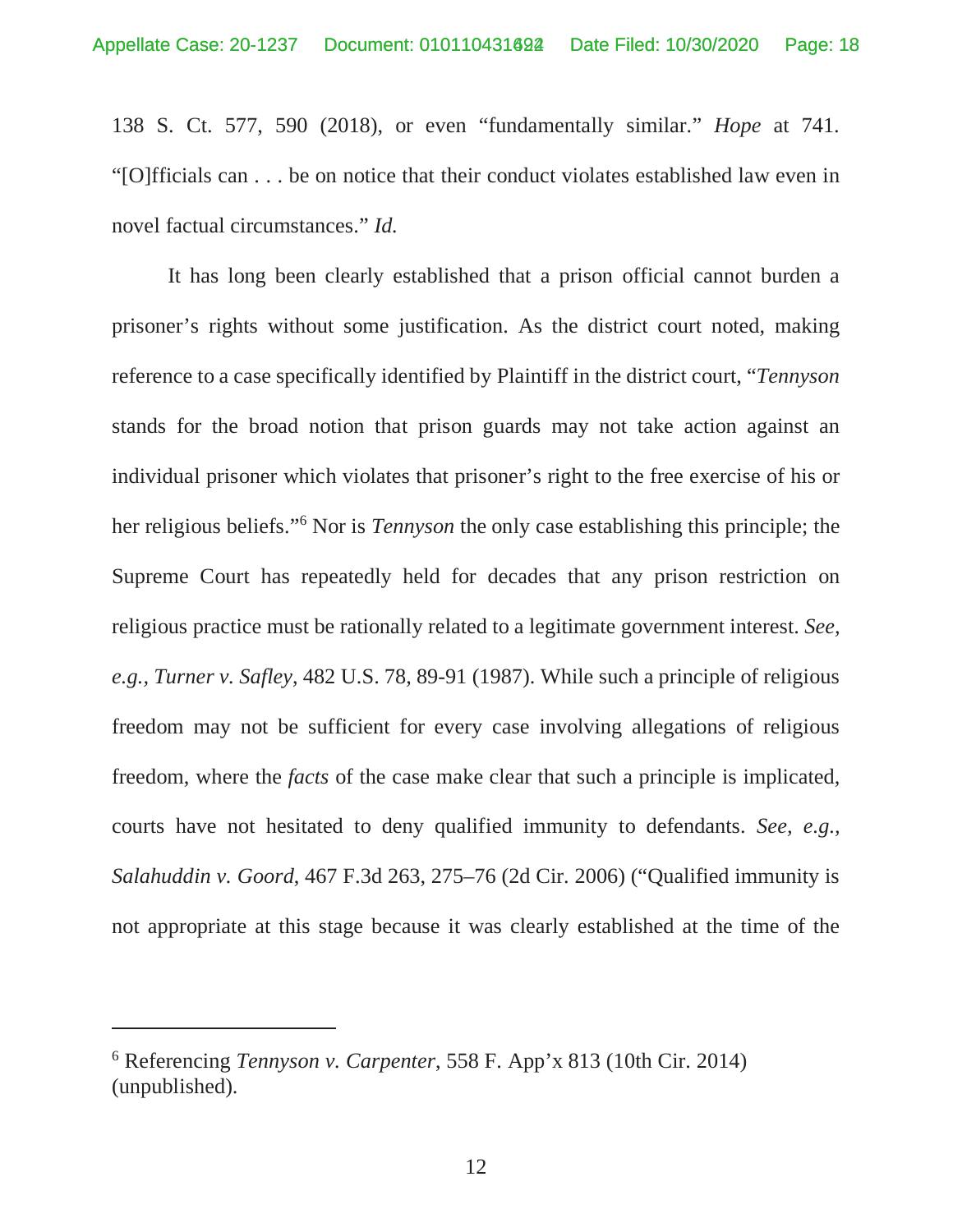alleged violations that prison officials may not substantially burden inmates' right to religious exercise without some justification.").

 The district court's narrow framing of the right at issue in this case is directly contrary to this directive. The district court characterized the "particular conduct at issue" as "requiring a Muslim inmate to shave his beard during the intake process" and held that no authority had clearly established that the Free Exercise Clause protected against this conduct. Yet because the forcible shaving served no purpose and because the religious nature of Plaintiff's beard growth was clear—Plaintiff's case falls squarely within the bounds of those where a reasonable government official would have understood that he was acting in violation of Plaintiff's constitutional rights.

 The district court's dismissal of Plaintiff's case is especially offensive because the district court cut off fact discovery, which could have revealed important additional evidence of the unreasonableness of Defendant's mistake. Where a defendant asserts qualified immunity at the motion to dismiss stage, a plaintiff is "entitled to all reasonable inferences from the facts alleged, not only those that support [plaintiff's] claim, but also those that defeat the immunity defense." *McKenna v. Wright*, 386 F.3d 432, 436 (2d Cir. 2004). As the Second Circuit has noted in the employment context, "direct evidence of discriminatory intent is rare[,] and such intent often must be inferred from circumstantial evidence found in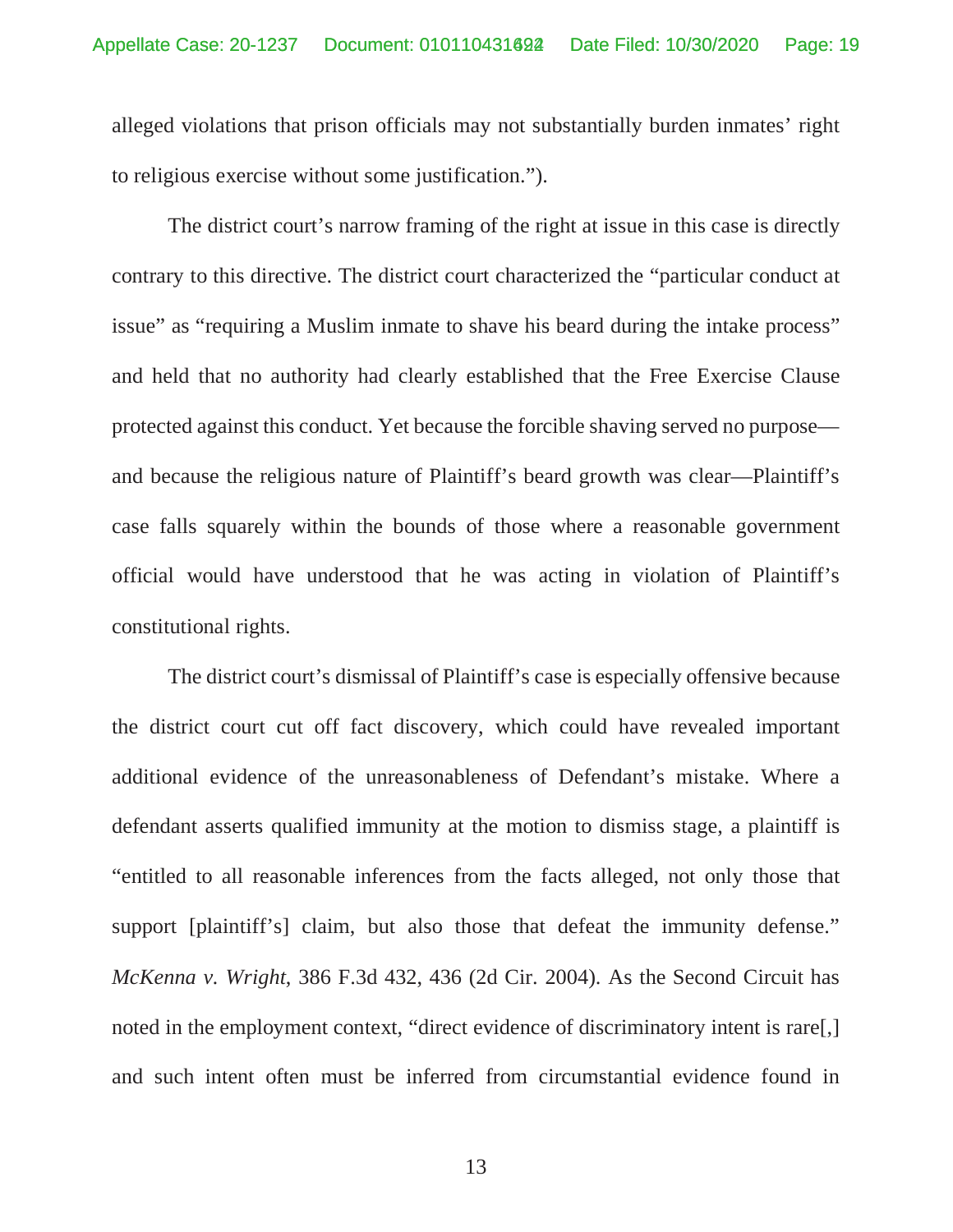affidavits and depositions." *Schiano v. Quality Payroll Sys., Inc.*, 445 F.3d 597, 603 (2d Cir. 2006) (quotations omitted). Because "the details of the alleged deprivations are more fully developed" on a motion for summary judgment, qualified immunity is "often best decided" at that later stage of litigation. *Walker v. Schult*, 717 F.3d 119, 130 (2d Cir. 2013). Not only is Defendant's understanding of the policy relevant to the question of whether he was entitled to qualified immunity, "the reasonableness of an officer's actions must be assessed in light of the officer's training." *Maresca v. Bernalillo Cty.*, 804 F.3d 1301, 1311 (10th Cir. 2015) (quoting *Weigel v. Broad,* 544 F.3d 1143, 1155 (10th Cir. 2008)). Yet evidence of Defendant's training is not yet available to Plaintiff. By cutting off this and other avenues of discovery, the district court harmed Plaintiff's ability to develop his case.

 A rule like the district court's—that qualified immunity is available unless the exact factual circumstances of the case at bar must have been previously held to be a constitutional violation by a court—is not only contrary to precedent, it would discriminate against minority religions. Adherents to minority religions are by definition less numerous than those of mainstream religions. Accordingly, they would be presented with fewer opportunities to litigate the content of their beliefs and obtain the kind of decisions that are necessary to escape qualified immunity under the district court's rule. As noted above, the Free Exercise Clause was affirmatively intended to protect "members of minority religions against quiet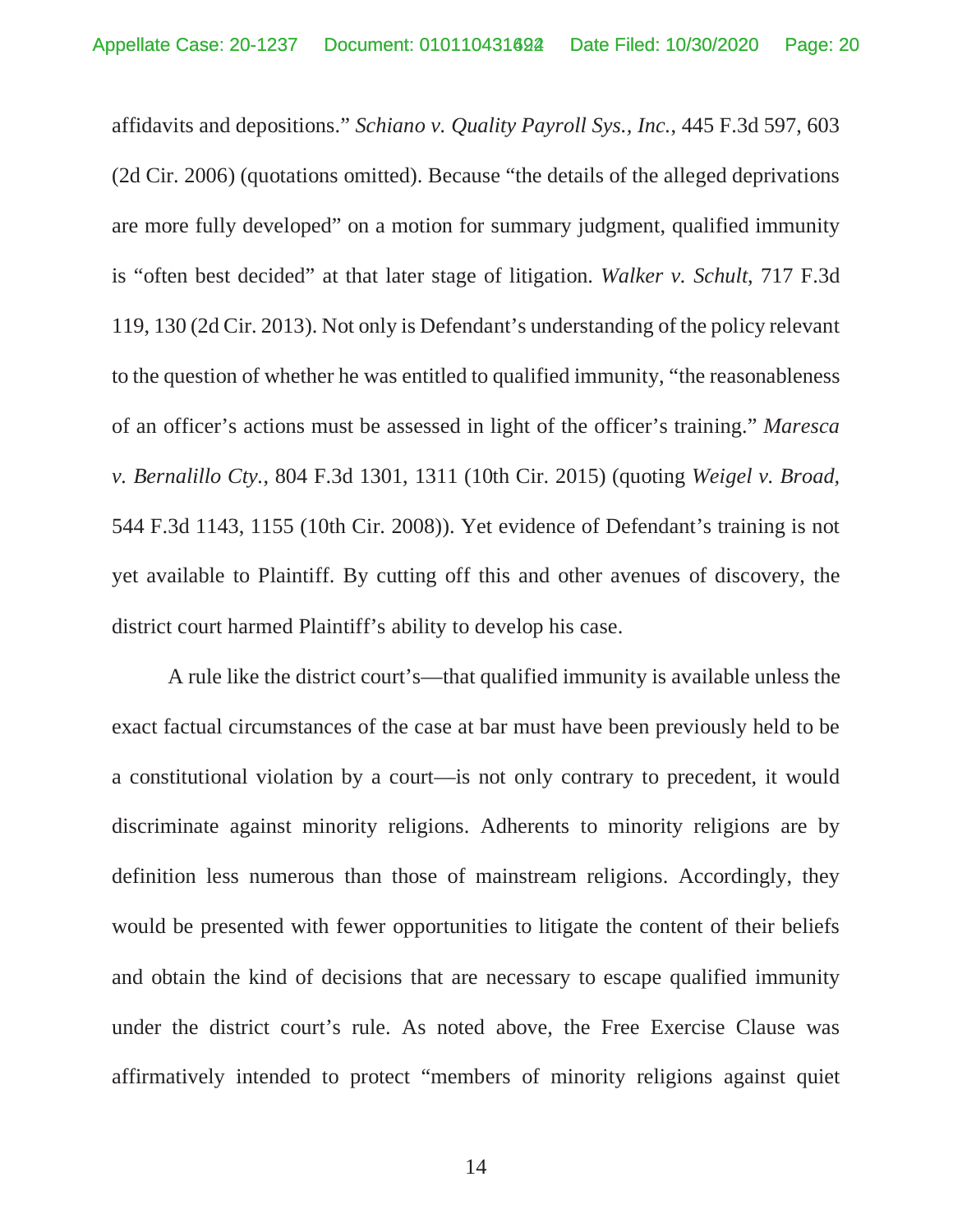erosion by majoritarian social institutions that dismiss minority beliefs and practices as unimportant, because unfamiliar." *Goldman v. Weinberger*, 475 U.S. 503, 524 (1986) (Stevens, J., concurring). By adopting a version of qualified immunity that effectively rewards the frequency with which a religious practice is litigated, the district court denied the protections of the Free Exercise Clause to these same beliefs and practices that are one of the central concerns of the Constitution. Such a rule is error, and this Court must act to correct it by restoring a version of qualified immunity that is "more than a scavenger hunt for prior cases with precisely the same facts." *Perea v. Baca*, 817 F.3d 1198, 1204 (10th Cir. 2016).

## **CONCLUSION**

 For the foregoing reasons, this Court should reverse the decisions of the district court and reinstate Mr. Ashaheed's claims against Mr. Currington.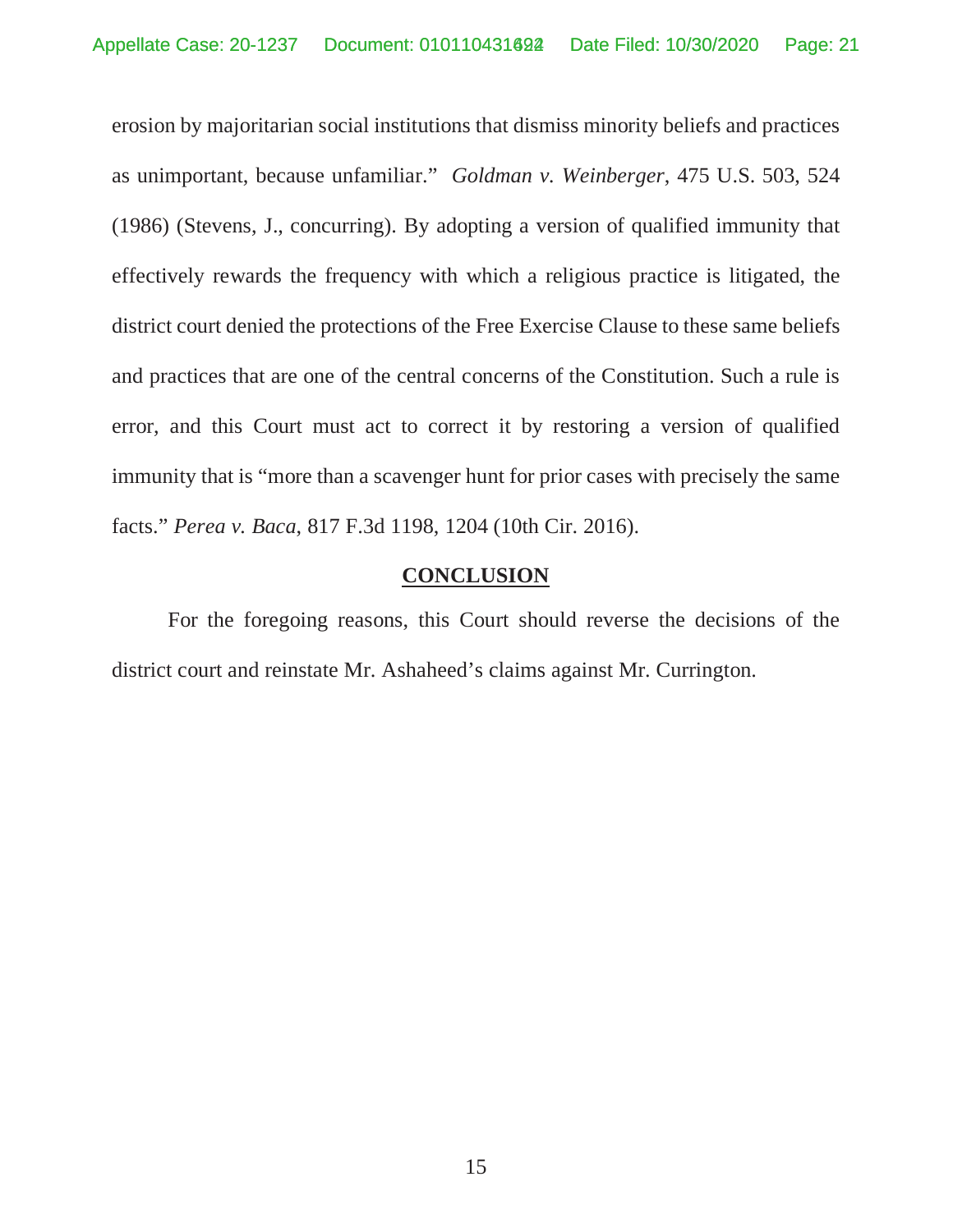Dated: October 30, 2020 Respectfully submitted,

*/s/ Matthew W. Callahan* 

Matthew W. Callahan MUSLIM ADVOCATES P.O. Box 34440 Washington, D.C. 20043 Tel: 202-897-1892 Fax: 202-508-1007 matthew@muslimadvocates.org

*Counsel for Amicus Curiae*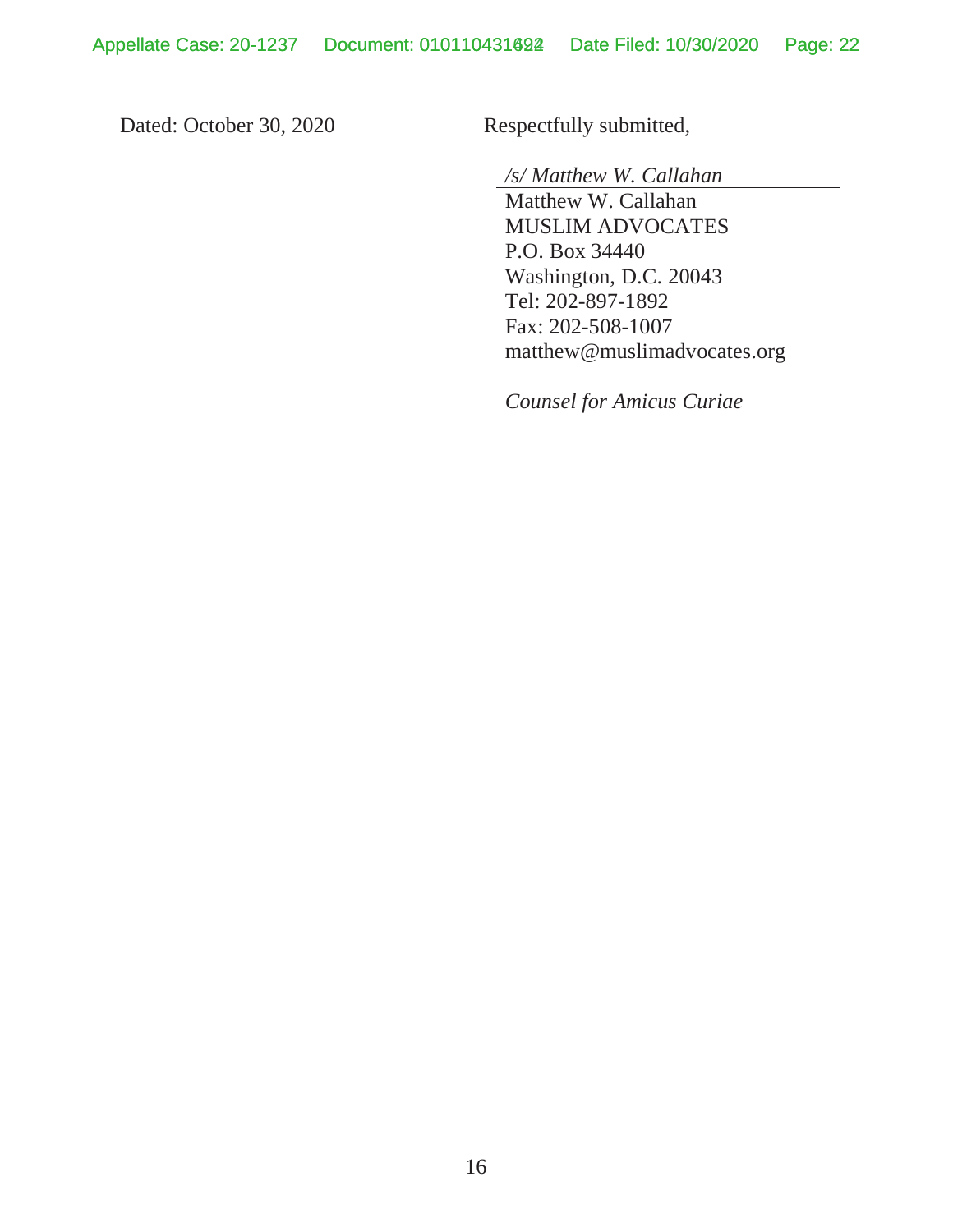## **CERTIFICATE OF COMPLIANCE WITH TYPE REQUIREMENTS**

1. This document complies with the type-volume limitation of Fed. R. App. P.  $32(a)(7)(B)$  because, excluding the parts of the document exempted by Fed. R. App. P. 32(f), this brief contains 3,428 words.

2. This document complies with the typeface requirements of Fed. R. App. P.  $32(a)(5)$  and the type style requirements of Fed. R. App. P.  $32(a)(6)$  because this document has been prepared in a proportionally spaced typeface using Microsoft Word for Mac version 16.16.22 in Times New Roman type 14.

Date: October 30, 2020 /s/ Matthew W. Callahan

 Matthew W. Callahan Attorney for *Amicus Curiae* MUSLIM ADVOCATES P.O. Box 34440 Washington, DC 20043 matthew@muslimadvocates.org 202-897-1892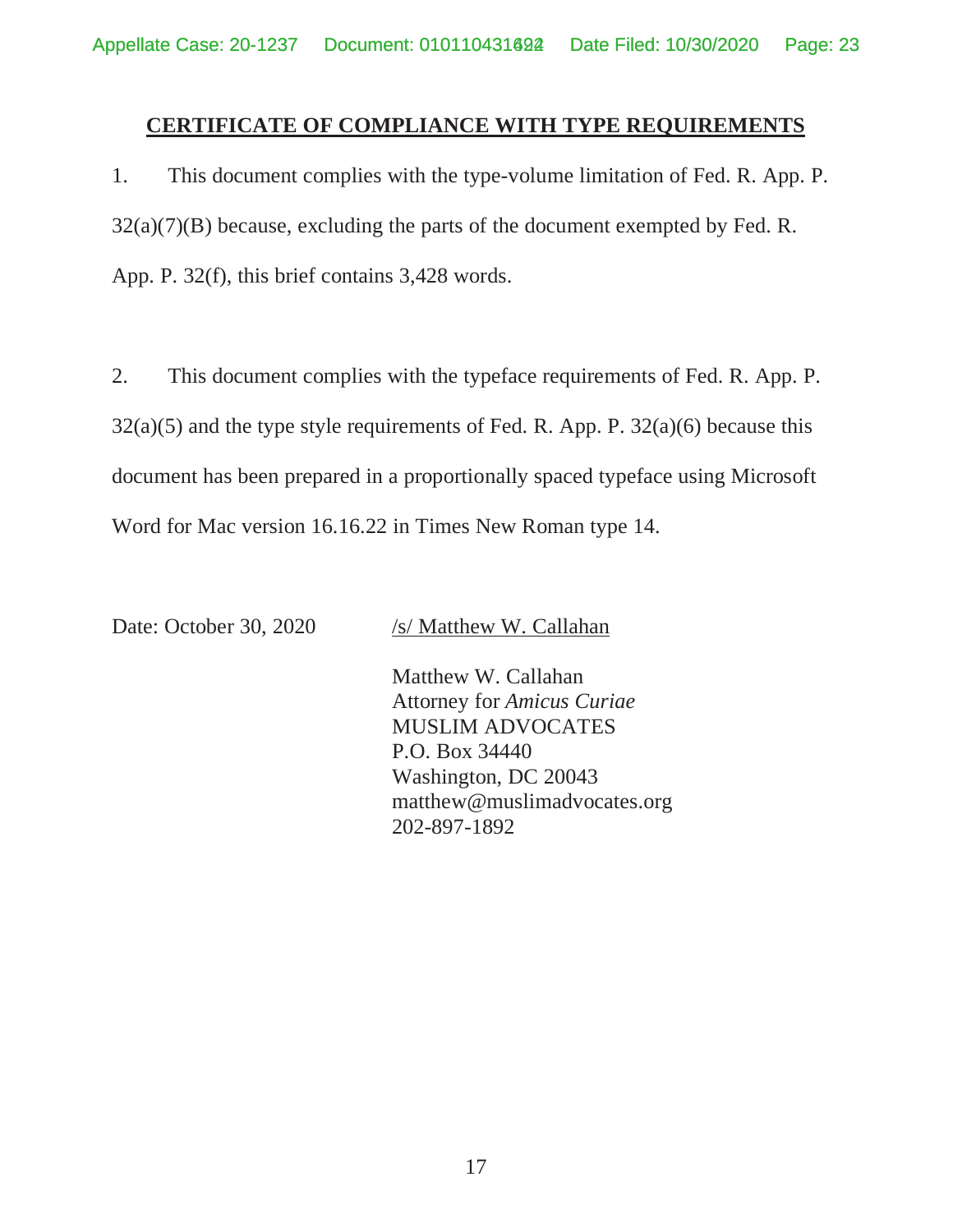## **CERTIFICATE OF COMPLIANCE WITH PRIVACY REDACTION, DIGITAL SUBMISSION, AND VIRUS SCAN**

 I hereby certify that (1) there is no information required to be redacted pursuant to Fed. R. App. P. 25(a)(5) and Tenth Circuit Rule 25.5; (2) any paper copies delivered to the Clerk of Court are exact copies of the PDF version filed via CM/ECF; and (3) the digital submissions have been scanned for viruses with the latest version of Sophos Endpoint for Mac and no viruses were detected.

> */s/ Matthew W. Callahan*  Matthew W. Callahan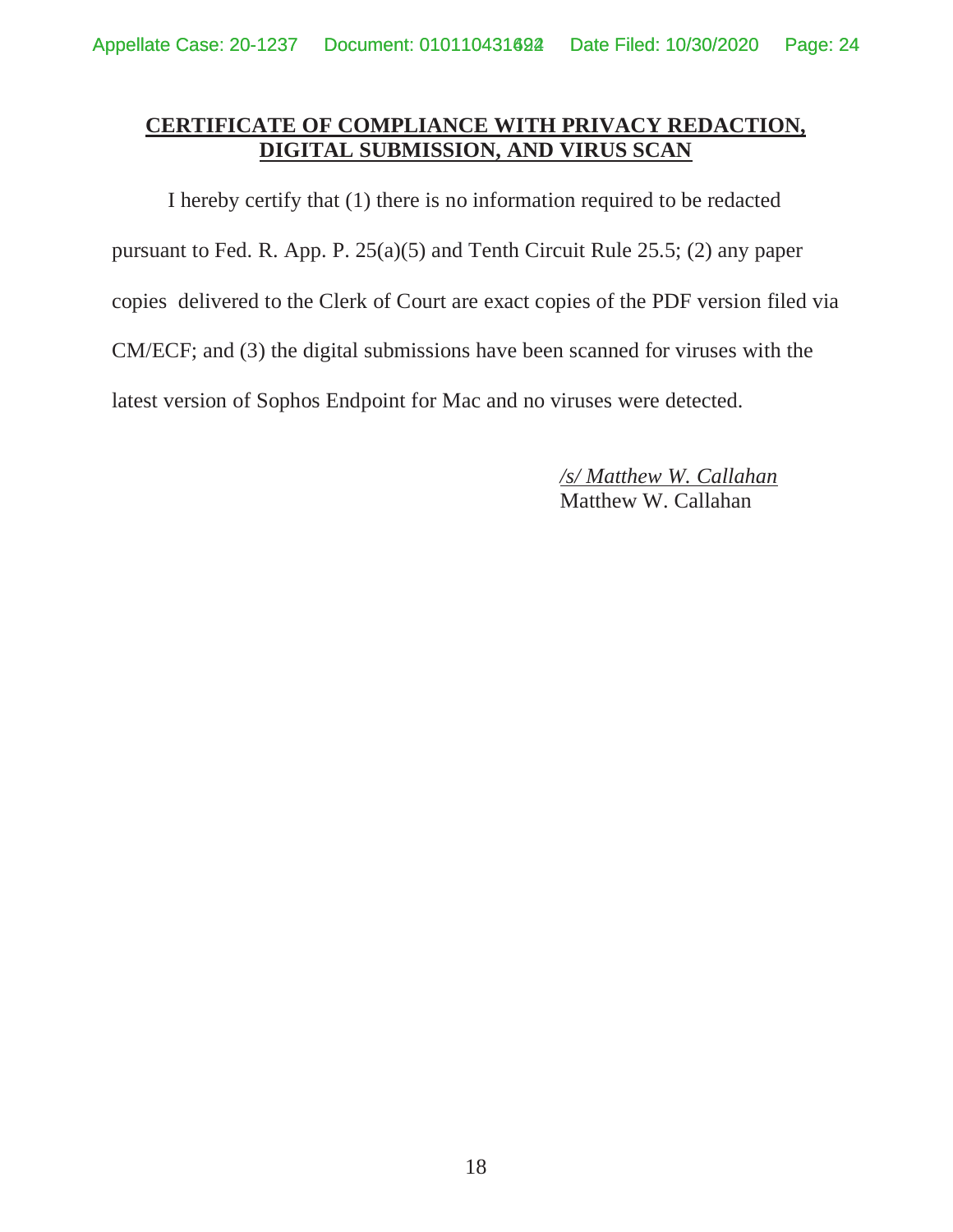### **CERTIFICATE OF SERVICE**

 I hereby certify that on this 30th day of October 2020, I electronically filed the foregoing with the Clerk of the Court for the United States Court of Appeals for the Tenth Circuit by using the CM/ECF system. I certify that all participants in the case are registered CM/ECF users and that service will be accomplished by the CM/ECF system.

*/s/ Matthew W. Callahan*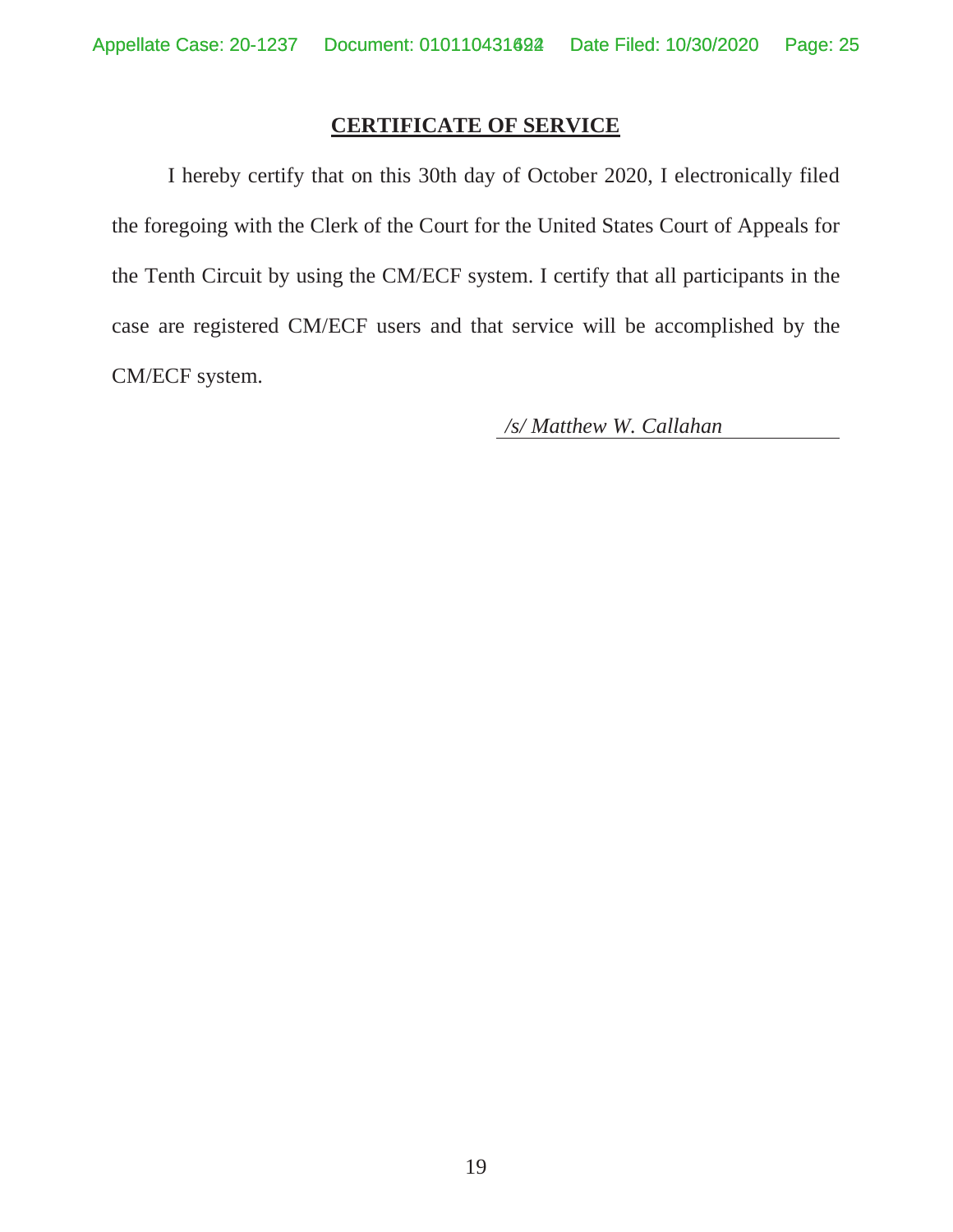10/30/2020<br>**Appresidente Cassee: 200-123377** Doccurreentt: 0010011100483164295 Dente Filesti: 1100/3300/200200



**Matthew Callahan <matthew@muslimadvocates.org>**

## **Ashaheed v. Currington**

**David M Shapiro** <david.shapiro @law.northwestern.edu> Fri, Oct 30, 2020 at 11:10 AM To: Matthew Callahan <matthew@muslimadvocates.org> Cc: David Lane <dlane@kln-law.com>, Andrew McNulty <amcnulty@kln-law.com>

Plaintiff consents to the filing of Muslim Advocates' amicus brief.

David Shapiro

David M. Shapiro

Director, Supreme Court and Appellate Program, Roderick and Solange MacArthur Justice Center

Clinical Associate Professor of Law, Northwestern Pritzker School of Law

375 E. Chicago Avenue

Chicago, Illinois 60611

(312) 503-0711

david.shapiro@macarthurjustice.org

Pronouns: he, him, his

Roderick & Solange lacArthur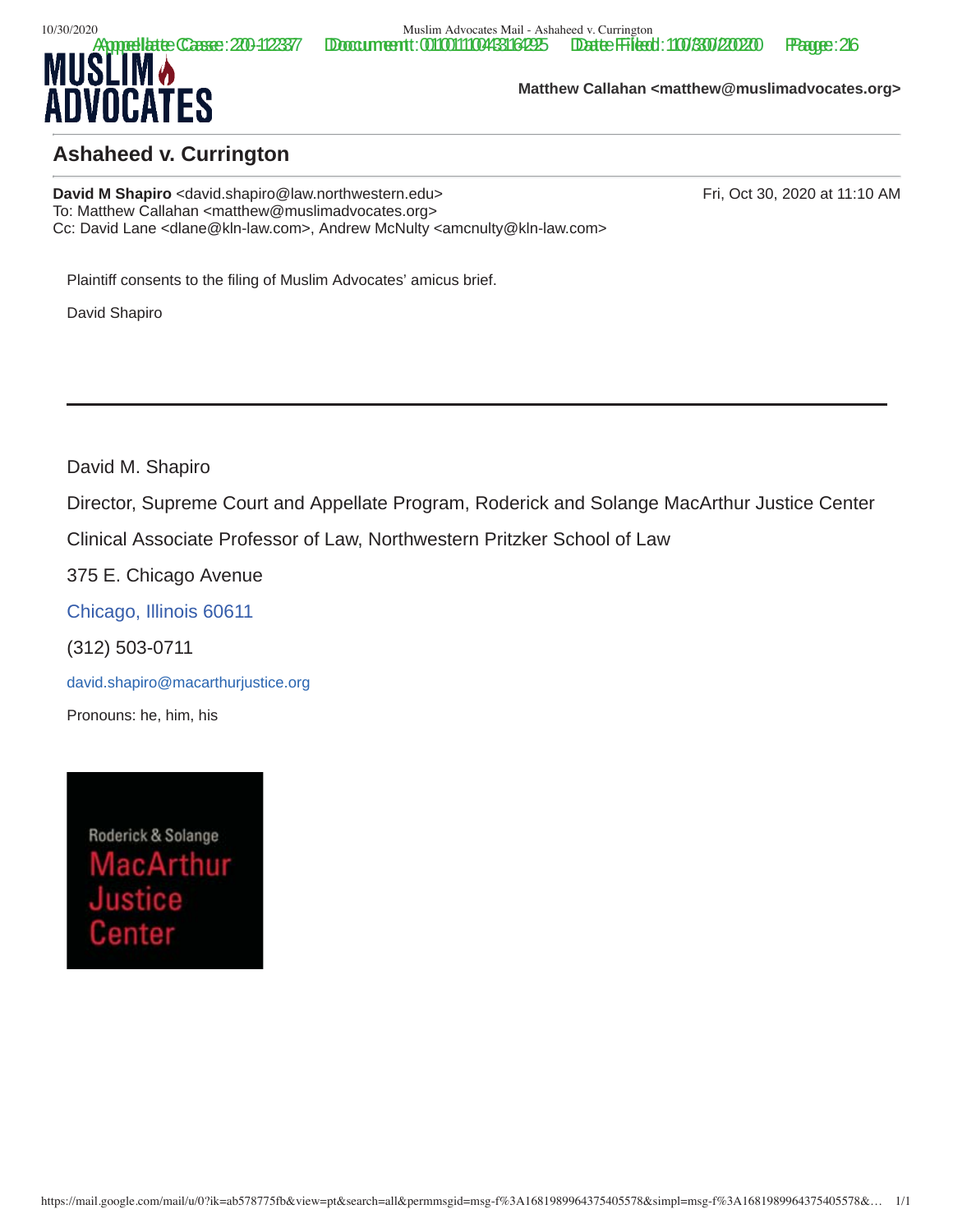

**Matthew Callahan <matthew@muslimadvocates.org>**

## **RE: [Ashaheed v. Currington] Seeking consent to file amicus brief**

**Joshua Luna** <Joshua.Luna@coag.gov> Fri, Oct 30, 2020 at 11:17 AM To: Matthew Callahan <matthew@muslimadvocates.org>

Hi Mr. Callahan,

No problem. We consent to you filing an amicus brief.

Thanks, Josh

**From:** Matthew Callahan <matthew@muslimadvocates.org> **Sent:** Friday, October 30, 2020 9:16 AM **To:** Joshua Luna <Joshua.Luna@coag.gov> **Subject:** Re: [Ashaheed v. Currington] Seeking consent to file amicus brief

Mr. Luna, thank you for your call this morning. I'm told that the Tenth Circuit requires written proof of the parties' consent; could you confirm via email that your client consents to the filing of Muslim Advocates' brief?

Many thanks,

Matthew W. Callahan

Senior Staff Attorney | **Muslim Advocates**

P.O. Box 34440

Washington, DC 20043

(202) 897-1892

matthew@muslimadvocates.org

(he/him/his)

On Thu, Oct 29, 2020 at 10:23 AM Matthew Callahan <matthew@muslimadvocates.org> wrote:

Mr. Luna,

Pleased to meet you. My name is Matthew Callahan and I am an attorney at a non-profit called Muslim Advocates. Tomorrow, we intend to file an amicus brief in support of plaintiff-appellant in *Ashaheed v. Currington*, Tenth Circuit Case No. 20-1237. Please advise if we have your client's consent to do so.